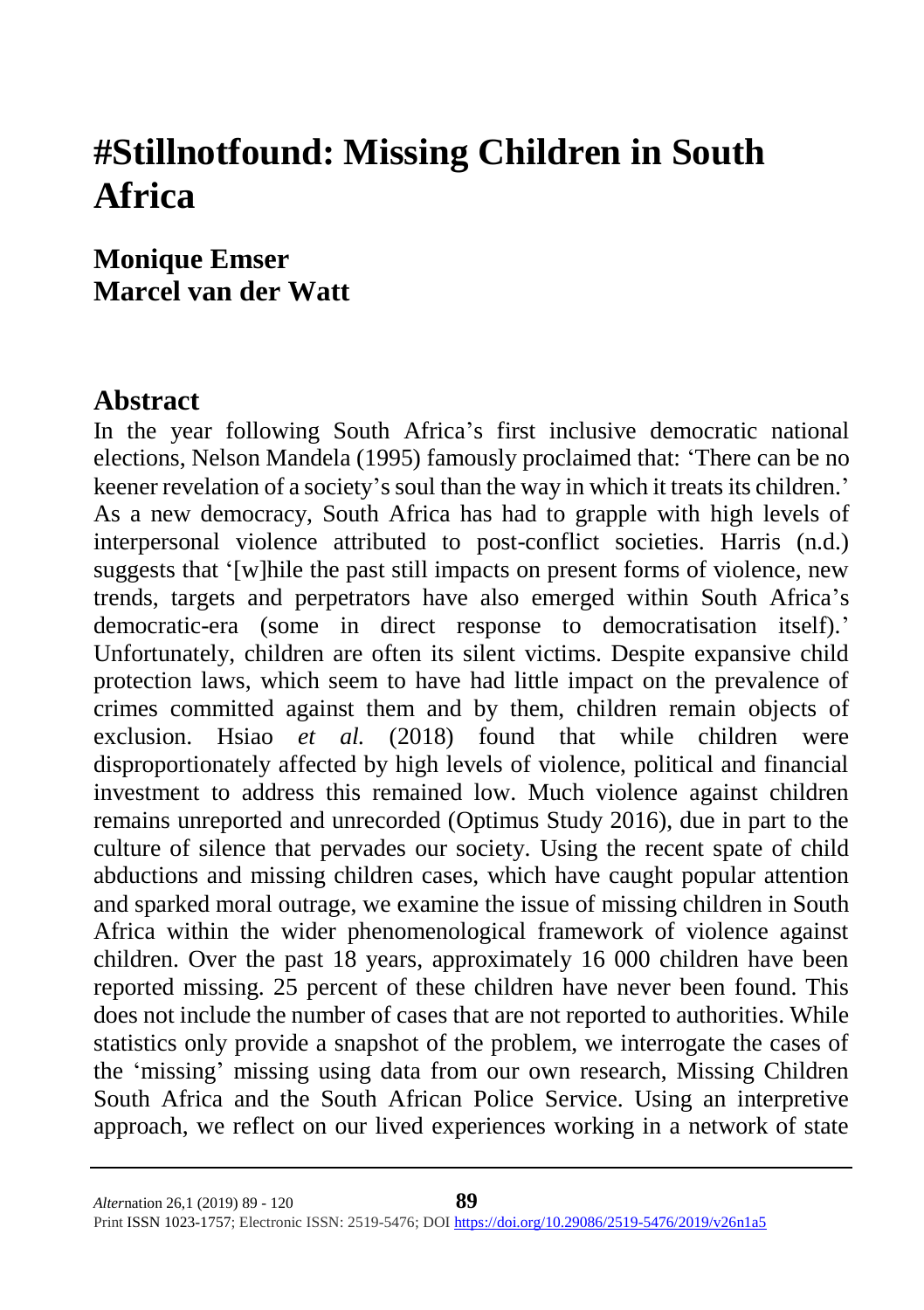and civil society stakeholders engaging with such cases. We conclude that missing children cases are intricately intertwined with the layers of violence that have become embedded in South African society in the democratic era. We offer a series of policy recommendations to address this complex issue.

**Keywords**: missing children, violence against children, abductions, kidnappings, human trafficking, interpersonal violence, structural violence, child protection

# **Introduction**

Despite celebrating its  $25<sup>th</sup>$  year of democracy, South Africa continues to grapple with a legacy of violence and trauma attributed to post-conflict societies. Numerous examples abound in the literature on political violence and armed conflict that affected countries like Angola, the Democratic Republic of Congo, Liberia, Sierra Leone and the Former Yugoslavia (Wessels 2008; Mujawayo 2014; Kabwete 2018; Kadir, Shenoda, Goldghagen & Pitterman, *et al.* 2018). Wessels (2008) notes six salient features of conflict in the African region whose legacy plays a significant role in post-conflict societies:

- (i) the protracted nature of the conflict;
- (ii) (ii) structural violence linked to socio-economic inequities and political oppression;
- (iii) conflict grounded in poverty, weak governance, and fragile political and economic systems;
- (iv) a lack of social cohesion and a fractured civil society;
- (v) the use of generalised terminology which does not capture the diversity of such conflicts; and
- (vi) rape and other forms of gender-based violence.

Violent crime, particularly interpersonal violence against women and children, remain normative in South African society (Hamber & Lewis 1997; Sibanda-Moyo, Khonje & Brobbey 2017; South African Human Rights Commission 2018). The world report on violence and health (WHO - VPA) defines violence as: 'the intentional use of physical force or power, threatened or actual, against oneself, another person, or against a group or community, that either results in or has a high likelihood of resulting in injury, death,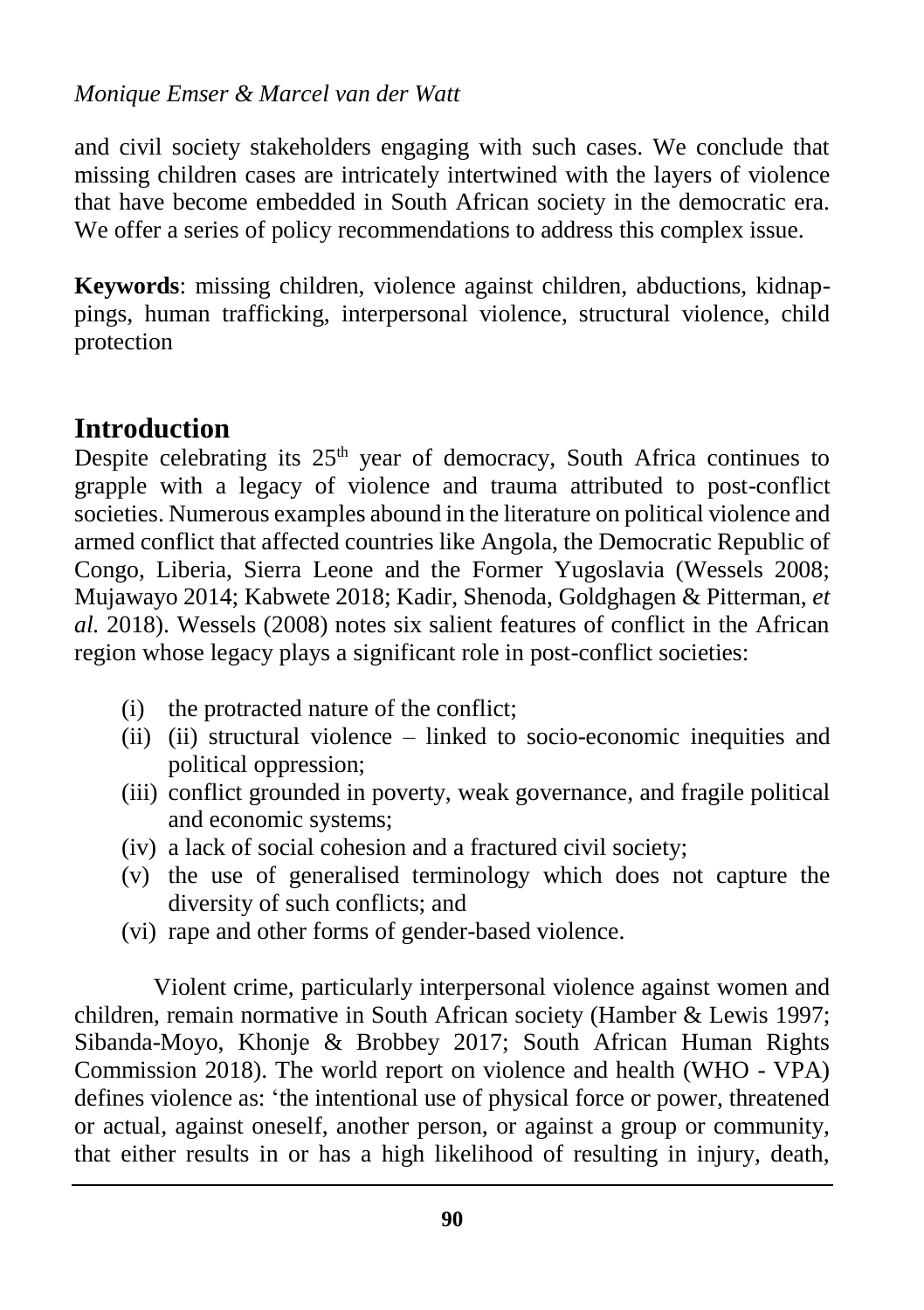psychological harm, maldevelopment, or deprivation'. Harris (n.d.) suggests that '[w]hile the past still impacts on present forms of violence, new trends, targets and perpetrators have also emerged within South Africa's democraticera (some in direct response to democratisation itself)'. In the post-Apartheid era, a neglected field of study is that of missing persons – particularly missing children.

Approximately 35% of South Africa's population are children (Hall & Sambu 2017). Sibanda (2019) notes that this represents a 'relatively large contingent of vulnerable individuals who often have to rely on others for access to basic and fundamental human rights'. As a heterogeneous group, children may simultaneously experience multiple threats to their human rights (ibid.), of which poverty and gender-based violence are major drivers. The United Nations Convention on the Rights of the Child (General Assembly resolution 44/25 of 20 November 1989) and the African Charter on the Rights and Welfare of the Child (OAU Doc. CAB/LEG/24.9/49 1990) have been used as guiding international agreements for the development and transformation of law and policy relating to children in South Africa. Applicable legislation and policy include, *inter alia*, the Constitution of the Republic of South Africa (1996), the White Paper for Social Welfare (1997), the Children's Act (38 of 2005 as amended), the Criminal Law (Sexual Offences and Related Matters) Amendment Act (32 of 2007), the Child Justice Act (75 of 2008), the Prevention and Combating of Trafficking in Persons Act (7 of 2013), the Film and Publications Amendment Act (11 of 2019), National Plan of Action for Children 2012-2017, Phase IV (2017-2021) of the Child Labour Programme of Action for South Africa, and the National Policy Framework on Trafficking in Persons (2019). 'While well-conceived child protection systems exist, very limited data is available to determine the extent of their effectiveness' (EPACT 2019:3). A lack of effective implementation is attributed to a lack of political will, resource allocation, and a continued reactive approach to child protection in terms of programme landscape and approaches resulting in child protection systems remaining unintegrated (van Niekerk n.d.; Makoae 2014).

Despite South Africa's expansive child protection laws that meet international norms and standards, they seem to have had little impact on the prevalence of crimes committed against them and by them. Children remain objects of exclusion. Hsiao *et al.* (2018) found that while children were disproportionately affected by high levels of violence, political and financial investment to address this remained low. Much violence against children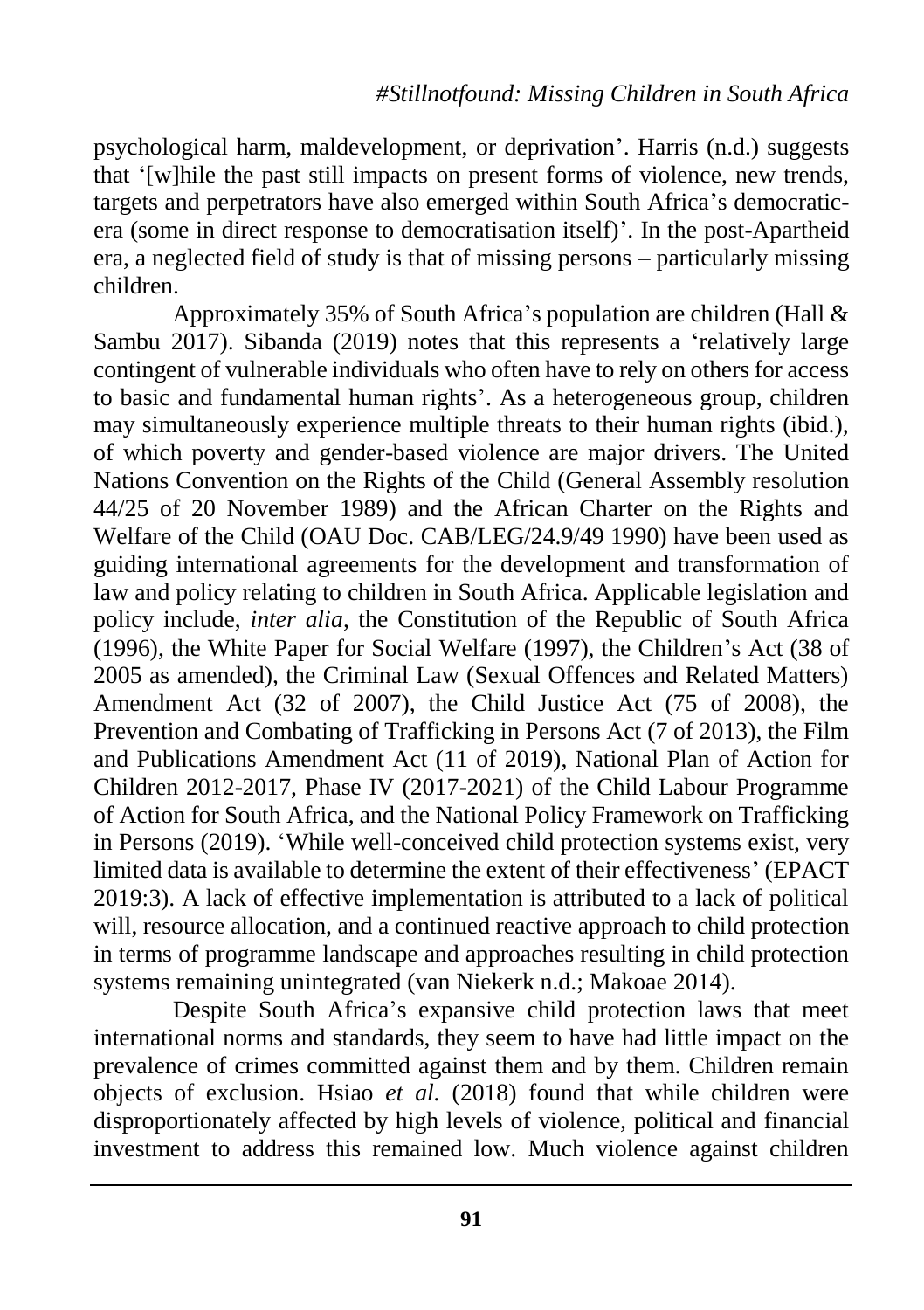remains unreported and unrecorded (Optimus Study 2016), due in part to the culture of silence that pervades our society. Using the recent spate of child abductions and missing children cases, which have caught popular attention and sparked moral outrage, we examine the issue of missing children in South Africa within the wider phenomenological framework of violence against children. An interpretive phenomenological approach allows for a rich, detailed description of lived experiences rather than producing an account prescribed by pre-existing theoretical preconceptions (Vujovic 2008; Smith & Osborne 2015). Over the past 18 years, approximately 16 000 children have been reported missing. 25 percent of these children have never been found. This does not include the number of cases that are not reported to authorities. While statistics only provide a snapshot of the problem, we interrogate the cases of the 'missing' missing using data from our own research, Missing Children South Africa and the South African Police Service. Using an interpretive approach, we reflect on our lived experiences working in a network of state and civil society stakeholders engaging with such cases. We conclude that missing children cases are intricately intertwined with the layers of violence that have become embedded in South African society in the democratic era. We offer a series of policy recommendations to address this complex issue.

# **Democratisation and the Legacy of Violence in post-Apartheid South Africa**

South Africa continues to struggle with high levels of violence, despite a relatively peaceful transition to democracy 25 years ago and the introduction of an inclusive democratic dispensation. For a country not at war, South Africa has unacceptably high levels of morbidity and mortality linked to violence and injury (Seedat, van Niekerk, Jewkes, Suffla & Ratele 2009). Oft cited are the legacy of apartheid and the inculcation of violence (CVSR 2009). Violence in post-apartheid South Africa is a multifaceted process with social, cultural and political dimensions. Kynoch (2005:493) suggests that the criminal dimensions of political conflict that occurred in South Africa in the 1980s and 1990s are key to understanding why the advent of democracy was not 'sufficient to erase a deeply entrenched culture of violence produced by decades of repressive racial policing, violent crime and social conflict'. Harris (2003) claims that mistrust, suspicion, and fear continue to define many interpersonal relation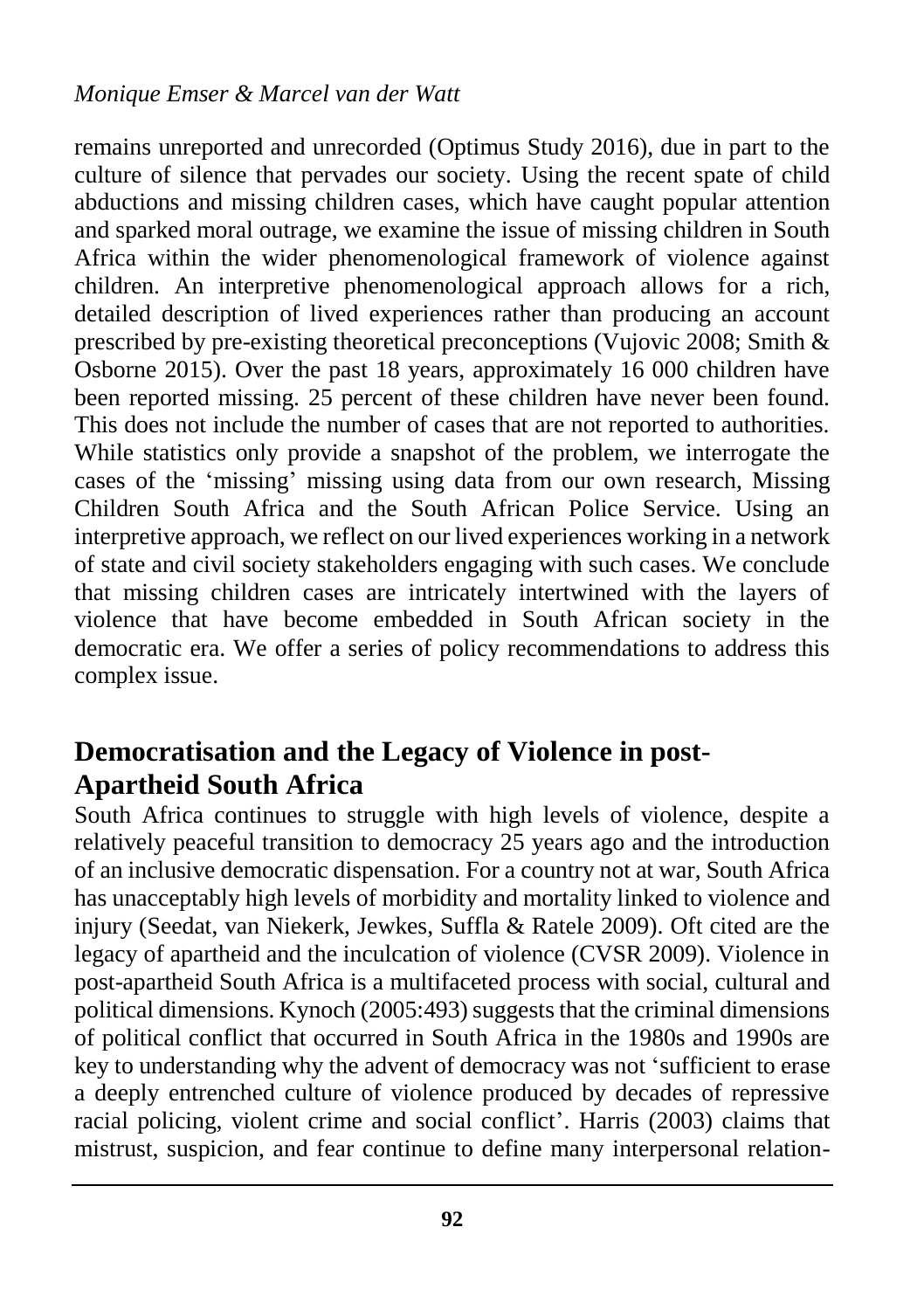ships. 'Living in the midst of violence transforms citizens' perceptions of their physical and political environment. This takes various forms, but in the long run can weaken commitment to democracy and encourage people to support forms of authority which guarantee stability of sorts, although backed by threat and coercion' (Pearce, McGee & Wheeler 2011:13). Interpersonal violence refers to 'violence between family members and intimates, and violence between acquaintances and strangers that is not intended to further the aims of any formally defined group or cause' (World Health Organization 2004:2). Scheper-Hughes and Bourgois (2004:2) note that 'everyday violence' is generally a less visible form of violence and far more insidious than overt or interpersonal violence as it 'destroys a socially marginalized human with even greater frequency'. South Africa has often been referred to as one of the world's most unequal societies which has resulted in multi-layered threats to children and their access to basic human rights and justice. Poverty, urban migration, poor living conditions, poor policing, high levels of crime, genderbased violence and the absence of parents from children's daily lives have been cited as threats to children's well-being (Social Trends Institute 2017; Hall & Sambu 2018; Sibanda 2019). Children are especially vulnerable to interpersonal violence and other forms of maltreatment in South Africa.

South Africa has 'a fragmented, inadequate system which is failing our children daily. Perpetrators aren't brought to justice, and children don't receive crucial therapeutic and support services that are vital to their recovery and long-term well-being' (Barnard quoted by Nxumalo & Philander 2017). This is supported by evidence from the Optimus Study (2016: 15) which shows that:

> In South Africa, particular risk for child maltreatment is also inherent in a poorly functioning police service and criminal justice system (Richter 2003). Combined with an overwhelmed social development service, this means that cases of child maltreatment end up unreported, delayed, or re-prioritised over cases deemed more serious in nature. Other cases go uninvestigated or abruptly dismissed by the criminal justice process. In most instances, maltreatment is considered a 'child welfare' issue and redirected to social development services. Perpetrators of maltreatment are rarely held accountable for their actions and, as a result, children remain vulnerable to further abuse and maltreatment, unchecked by the system.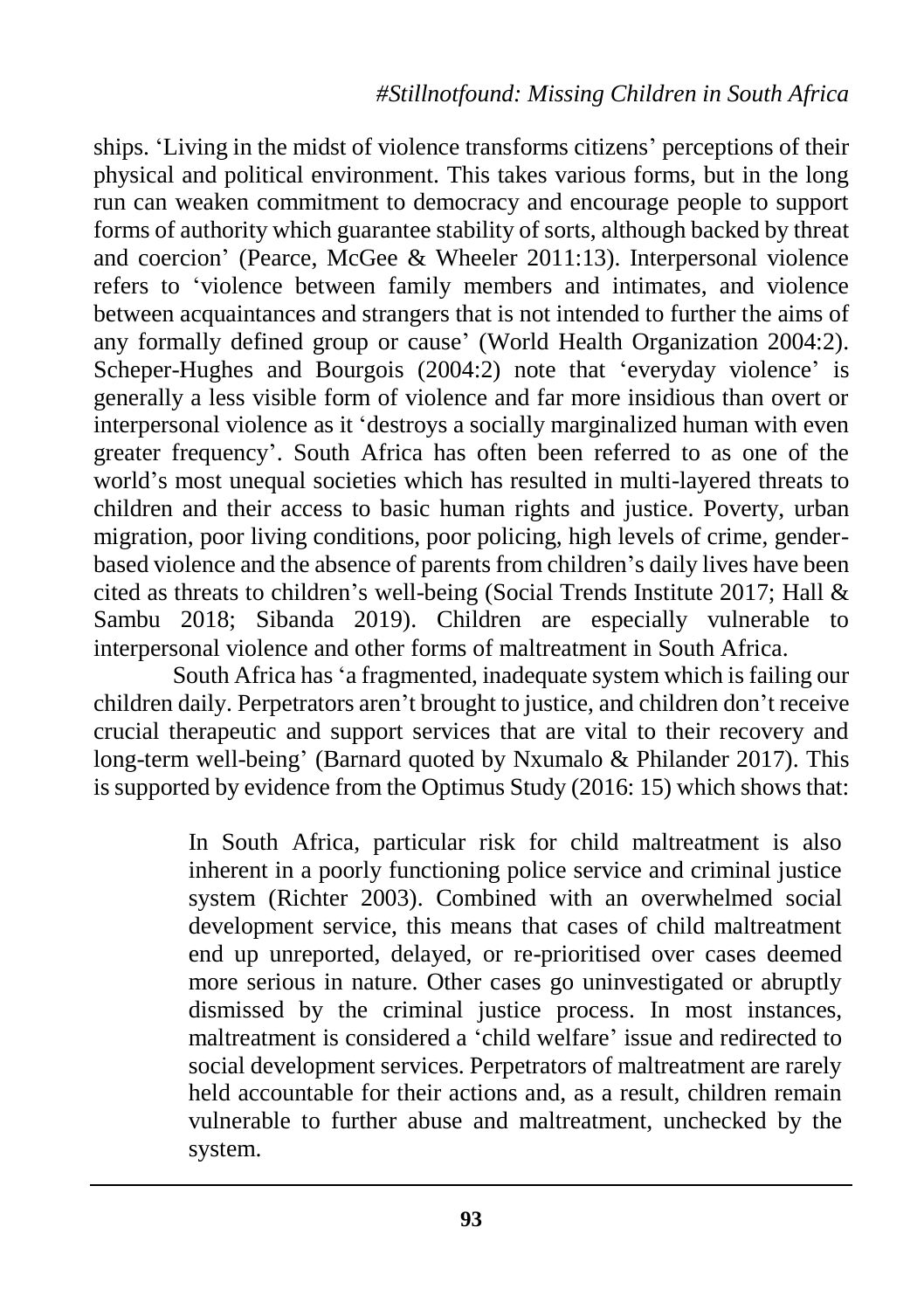This has serious implications for the way missing children cases are recorded or dealt with, as discussed later in this article. In many instances, children who go missing have been viewed as 'runaways' or 'tearaways', problem children who will return on their own. However, in recent years with the rise in awareness of human trafficking and high profile abduction cases, and the evergrowing reality that children make up a significant proportion of victims of crime, missing children cases have gained more traction and public attention. A number of non-governmental organisations, such as Missing Children South Africa, deal with the increasing spate of missing children and persons' cases. The prevalence of violence against children in South Africa is unsettling and points to wider societal issues. For instance, South Africa's child homicide rate is twice the global average and every day 51 cases of child sexual abuse are reported (Hsiao *et al.* 2018; Optimus Study 2016). The Optimus Study (2016) found that one in five children (19.8%) experienced sexual abuse, one in three (34.4%) experienced physical abuse, one in six (16.1%) reported experiencing emotional abuse, one in eight (12.2%) reported being neglected and one in six (16.9%) reported witnessing violence. In terms of physical and sexual abuse, South African children experience more violence compared to the global average (Hsiao *et al.* 2018; Optimus Study, 2016). In a separate study, Mathews, Govender and Lamb *et al.* (2016) found children were at highest risk of violence:

- (i) when living in households where neither parent is present;
- (ii) where financial resources were scarce; and
- (iii) where they were exposed to drugs, alcohol, crime and conflict within the community.

'Children who experience violence are more likely to use drugs, suffer from depression, or become violent themselves, perpetuating a devastating cycle' (Gould 2018). Violence against children 'takes several forms within a general definition, different forms of violence frequently occur together, and violence occurs in all settings in which children find themselves – at home, in school, in the community and among peers, as well as more recently in cyberspace' (Richter, Mathews, Kagura & Nonterah 2018:182). However, most of the literature on violence against children and child protection in South Africa fail to account how this may result in children going missing, or consider missing children as part of the cycle of violence against children.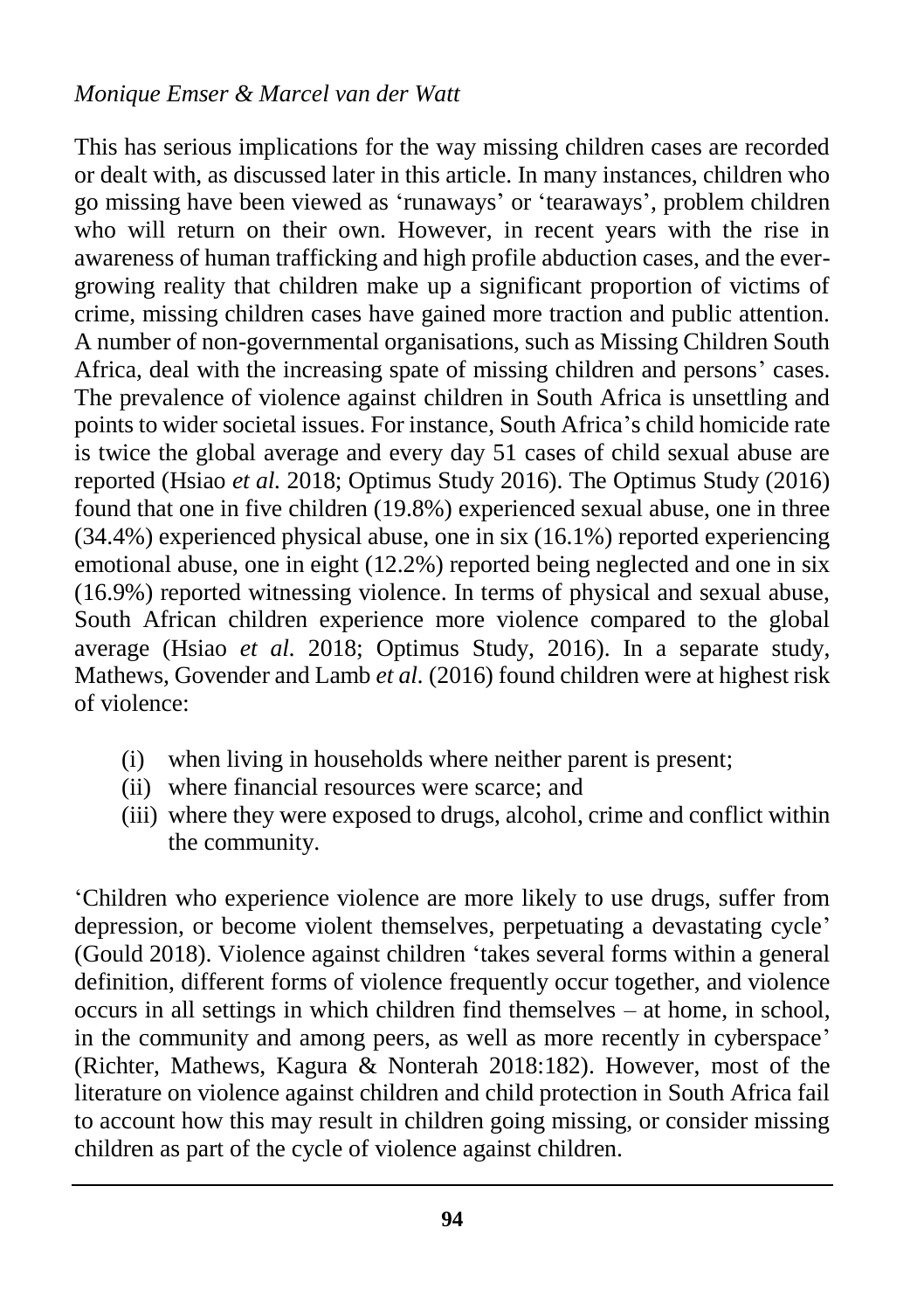# **Definitions and Legislative Framework**

There is no international legal definition of a missing child. Neither is there a global strategy. Instead there are generic international child protection instruments: the Hague Convention on the Civil Aspects of International Child Abduction  $(1980)^1$ , the United Nations Convention on the Rights of the Child (1989)<sup>2</sup>, the Optional Protocol to the United Nations Convention on the Rights of the Child on the Sale of Children, Child Prostitution and Child Pornography (2000)<sup>3</sup>, the Protocol to Prevent, Suppress and Punish Trafficking in Persons Especially Women and Children (2000)<sup>4</sup>, the Optional Protocol to the United Nations Convention on the Rights of the Child on the Involvement of Children in Armed Conflict (2000), the United Nations International Convention for the Protection of All Persons from Enforced Disappearance (2000)<sup>5</sup>. In terms of domestic legislation, the Children's Act 38 of 2005 is silent on missing children as a category in and of itself, but refer to separate incidents where a child may go missing by abduction by a parent (see Chapter 17, section 275 of the Act). Similarly, in relation to trafficking in persons, the National Policy Framework does not consider the multi-layered nature of vulnerability, particularly where children are concerned. Generic categorisations such as 'being a child' or 'socio-economic circumstances' provide little insight for implementing departments or agencies. For the purposes of this study, a 'missing child' is defined as 'any person under the age of 18 whose whereabouts are unknown' (ICMEC n.d.). 'The term 'missing person' acquires an objective meaning when a person is formally reported as missing, or when an unidentified body is discovered' (ibid.) There are a host of reasons why a child may go missing. One that practitioners in the field are increasingly aware

 $\overline{a}$ 

<sup>1</sup> 25 October 1980, T.I.A.S. No. 11670, 1343 U.N.T.S. 98.

<sup>2</sup> G.A. Res. 44/25, U.N. GAOR 61st plen. mtg. at 166, U.N. Doc. A/44/736 (1989). The Convention on the Rights of the Child defines 'child' as 'every human being below the age of eighteen years unless under the law applicable to the child, majority is attained earlier'.

<sup>3</sup> G.A Res. 54/263, Annex II, U.N. Doc. A/54/49, Vol. III, art. 2, para. C, entered into force 18 January 2002.

<sup>&</sup>lt;sup>4</sup> G.A. Res. A/RES/55/25, Nov. 15, 2000, entered into force on 25 December 2003.

<sup>5</sup> G.A. Res. A/RES/54/263 (May 25, 2000), entered into force 12 February 2002.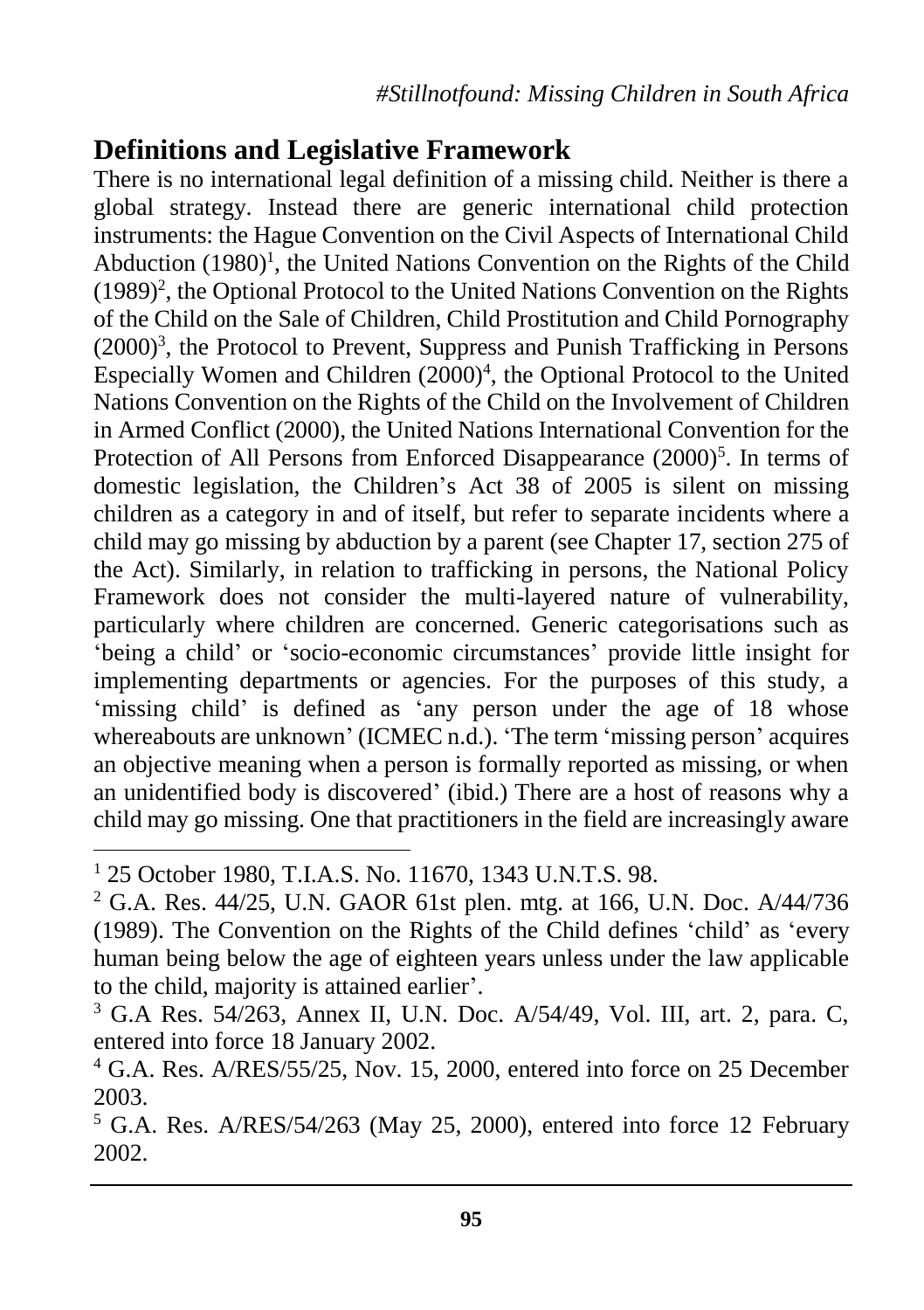of is human trafficking. We maintain that there is a growing nexus between missing persons and human trafficking. Trafficking in persons is defined in the Prevention and Combating of Trafficking in Persons Act 7 of 2013 as '(1) Any person who delivers, recruits, transports, transfers, harbours, sells, exchanges, leases or receives another person within or across the borders of the Republic, by means of—

- (a) a threat of harm;
- (b) the threat or use of force or other forms of coercion;
- (c) the abuse of vulnerability;
- (d) fraud;
- (e) deception;
- (f) abduction;
- (g) kidnapping;
- (h) the abuse of power;
- (i) the direct or indirect giving or receiving of payments or benefits to obtain the consent of a person having control or authority over another person; or
- (j) the direct or indirect giving or receiving of payments, compensation, rewards, benefits or any other advantage, aimed at either the person or an immediate family member of that person or any other person in close relationship to that person, for the purpose of any form or manner of exploitation, is guilty of the offence of trafficking in persons'.

Children are particularly vulnerable to being exploited for sexual purposes, forced labour, illegal adoptions, early and forced marriage, and body part trafficking.

# **Methodology**

Missing persons, and more particularly missing children, remains an understudied area of research in the South African context. 'Despite the fact that missing persons are a social phenomenon which encompasses vast areas of interest, relatively little is known about those who go missing, what happens to them while they are missing, and what can be done to prevent these incidents from occurring' (Missing Children Europe n.d.). There is next to no available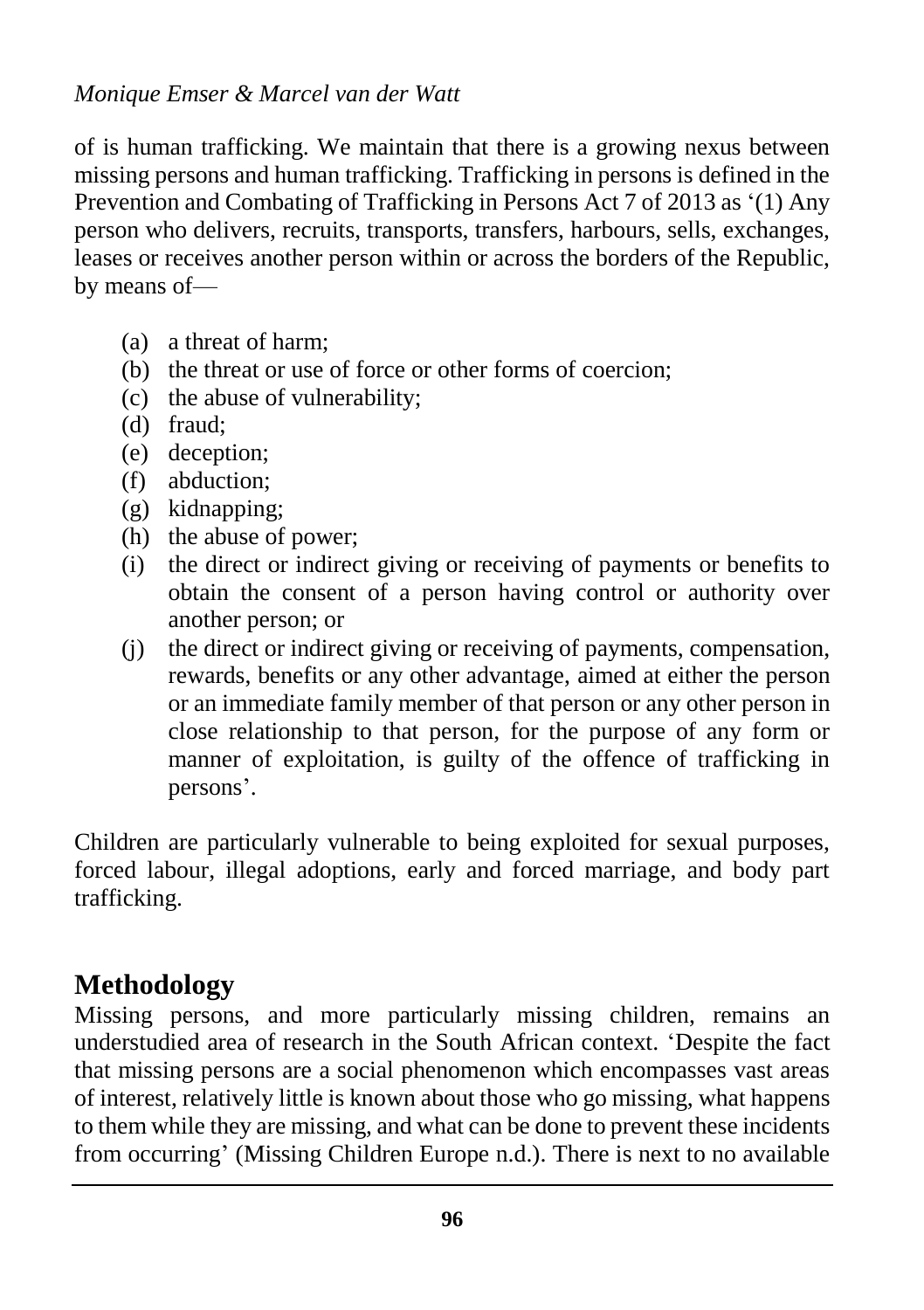South African literature on the subject, apart from a few studies on enforced disappearances during the Apartheid era (see for example, Sarkin 2015). This has the implication that high levels of uncertainty and ignorance abound about the subject matter and ultimately, that the problem is not well understood. Similar to the study of other social phenomena, methodological issues also accompany the study of missing children. As with the wider literature on violence against children, there is an apparent lack of 'systematic research into the scale and forms of violence experienced by children' (Richter *et al.* 2018) which extends beyond statistics.

Sources of data used in this article include, firstly, interviews from a larger study about human trafficking for sexual exploitation in South Africa (Van der Watt 2018) in which 120 multidisciplinary participants from the criminal justice system, NGOs, the sex trade and victims of human trafficking shared their lived experiences. Secondly, available statistics provided by the South African Police Service and Missing Children South Africa were incorporated. Here the lack of a centralised database that collates such cases, and disparate reporting structures, made the quest for reliable data very difficult. There was also an indication from those working in the field that not all cases are registered accordingly, which means that accurate disaggregated statistics remain elusive. Notwithstanding the lack of accurate disaggregated statistics on missing persons in South Africa, available data does allow us to analyse observable patterns pertaining to missing children and the phenomenon of the 'missing' missing in the South African context. This dearth of data has meant that our study is essentially exploratory in nature. We hope that our findings and suggestions will encourage further research into this field. In this article we employ an interpretivist approach to the study of missing children in South Africa. Interpretive research is 'based on the assumption that social reality is not singular or objective, but is rather shaped by human experiences and social contexts' (Research Methods for the Social Sciences n.d.). An interpretive paradigm frames research from the perspective of participants, as well as the researchers themselves as active actors in the field. Both authors are active members of the National Freedom Network (NFN), whilst the co-author (Van der Watt) has occupied the NFN case manager position since October 2011. The National Freedom Network is a network of people and organisations in South Africa, who work together against human trafficking, exchange information, and share resources. It allowed us to construct and interpret our understanding from available data and lived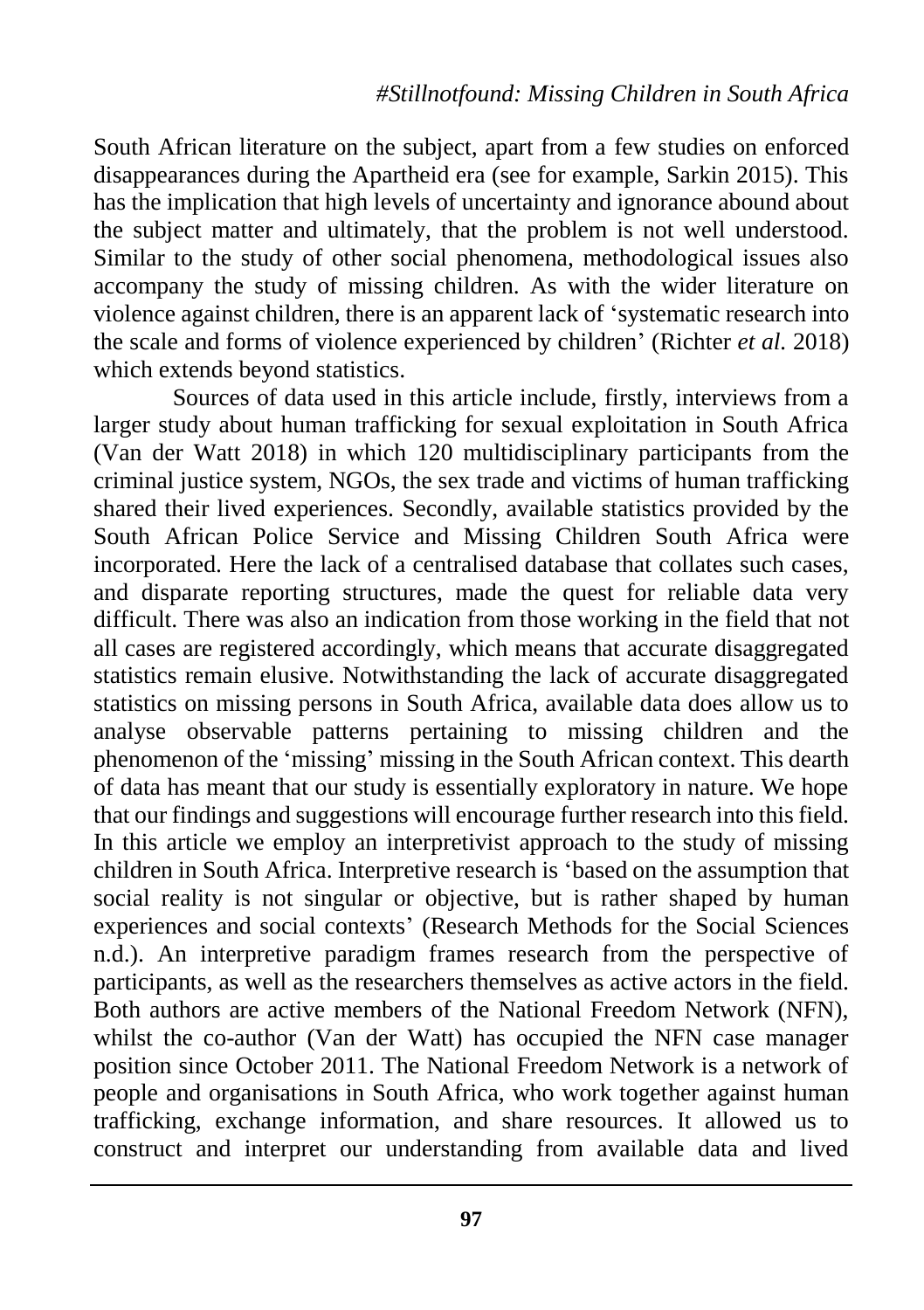experiences as practitioners in the field of anti-trafficking in persons within a wider network of state and civil society stakeholders engaged in child protection. The data employed in this article is complemented from more than two decades' lived experience in this field, as well as previous research by the authors. An inevitable 'investment of the self' (Birks 2014:24) therefore required both authors to embrace the concept of reflexivity (Creswell 2013:226, 228), and the notion that our backgrounds, prior knowledge and biases are interconnected with the research, and influence data generation and its analysis.

### **Literature Review**

While the issue of missing children features prominently in the media, available literature on missing persons is scant in the South African context. The paucity of literature suggests a major research, and potentially policy gap that this article attempts to highlight and tentatively address. Missing persons' literature in the South African context focuses on transitional justice and the role played by the Truth and Reconciliation Commission in locating and exhuming bodies of victims of the apartheid regime as part of a nation-building process (see Rousseau 2015; Sarkin 2015). Even within the larger framework of violence against children, the literature is largely silent on the issue of missing children. Seminal works by Mathews and Benevuti (2014) and Hsiao *et al.* (2018) examine the different forms of violence against children, such as sexual and interpersonal violence, neglect and cultural and traditional practices, and their socio-economic and health impacts, but fail to link any of these outcomes to the issue of why children go missing in South Africa. From a survey of available literature (Aronson 2011; Lakha 2012; Rousseau 2015; Sarkin 2015), it appears that prior to trafficking in persons gaining prominence amongst South African academics there wasn't any real attempt to examine the phenomenon of missing children. The study by Hattingh and Matthee (2011) on the use of social media (Facebook) to locate missing persons, including children, from a crowd-sourcing perspective remains the exception. Antitrafficking literature has delved into the issue of missing persons, and children, when considering the modus operandi of traffickers and profile of victims (see van Zyl & Horne 2009; Van der Watt 2018).

In the international literature, missing children account for approximately two-thirds of all missing persons cases (Missing People: n.d.). Youth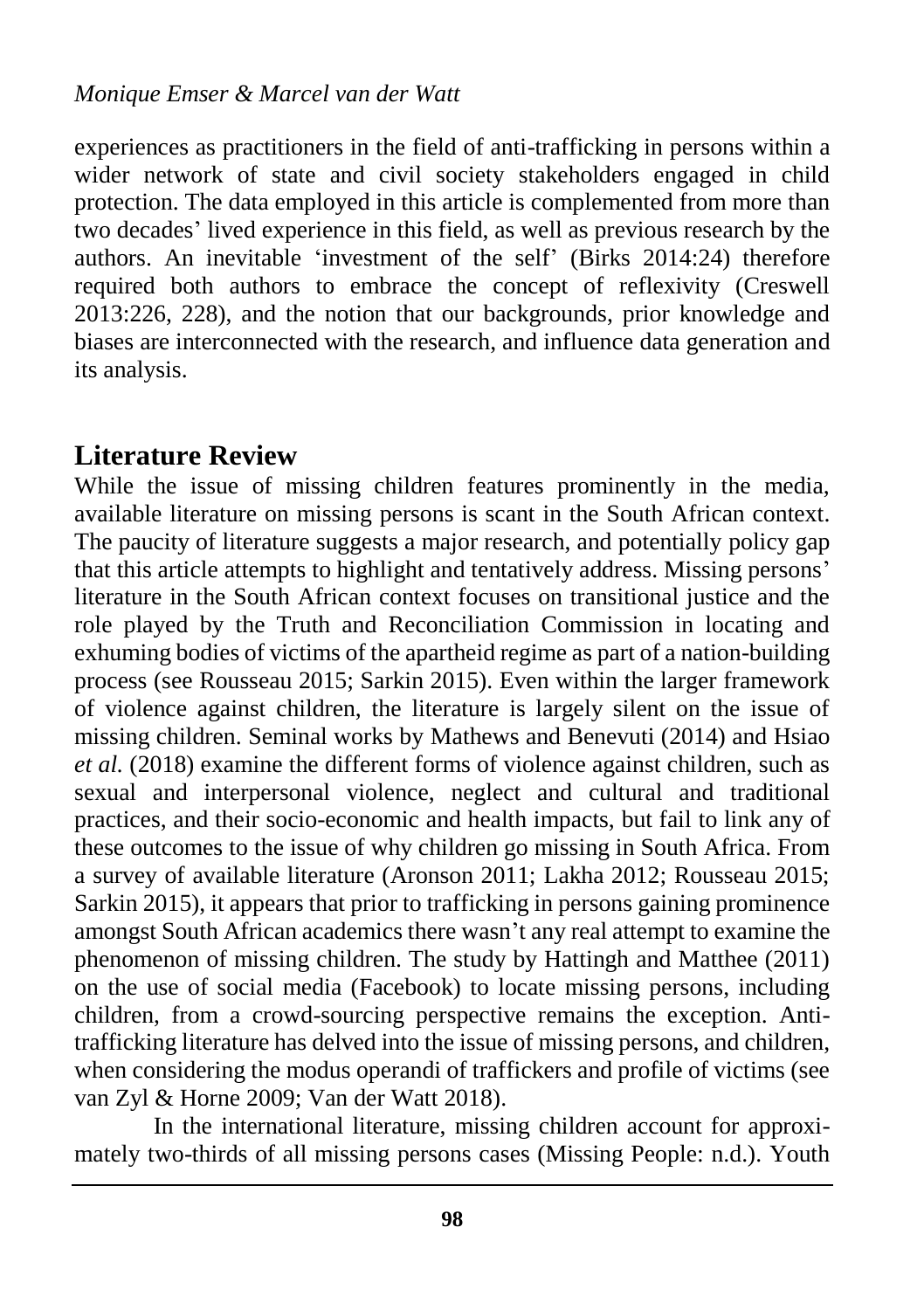between the ages of 13 and 15 account for the majority of missing children, with more girls between the ages of 14 and 16 going missing than boys (Biehal, Mitchell & Wade 2003; Rees 2011). According to Missing People (n.d.), 'Children and young people living in foster care or in a children's home were found to be three times more likely to go missing than young people living with their family (Rees & Lee 2005: 12)'. This correlates with the literature on trafficking in persons as well.

The International Centre for Missing and Exploited Children (2015:2) claims that while missing children is a global issue, it lacks a global response. Indeed, there is no international consensus on how to define a missing child or investigate such cases (ibid.).

> Missing children are rarely referred to in national legislation, although they often exist as a subset in the general description and typology of missing persons used in police regulations. Their definition is often derived from the definition of a child in combination with that of a missing person. In practice this implies that missing children are considered as those aged under 18, for whom no information can be found on their whereabouts, in conjunction with all other conditions that may apply to the national definition of a missing child (European Commission 2013:3).

Missing children fall into five broad categories: (i) endangered runaway; (ii) family abduction; (iii) non-family abduction; (iv) lost, injured or otherwise missing; and (v) abandoned or unaccompanied minor. Unaccompanied migrant children are a particularly vulnerable sub-population in the South African context (see for example, Anderson, Apland & Yarrow 2017). Children who 'are away from home or care for lengthy periods of time and who live outside of key societal institutions such as family, education and other statutory services; who do not receive formal sources of support; and who are self-reliant and/or dependent upon informal support networks' (Smeaton 2005 cited in CEOP 2011: 10) are described as 'detached' in the literature. The normalisation of detachment means that they may not be reported missing, yet remain highly vulnerable individuals (Missing People n.d.). While Biehal *et al.* (2003) found that 60 percent of missing children had run away from home, Missing People (n.d.) suggest that the line between being forced to leave home and actively choosing to run away becomes blurred where children make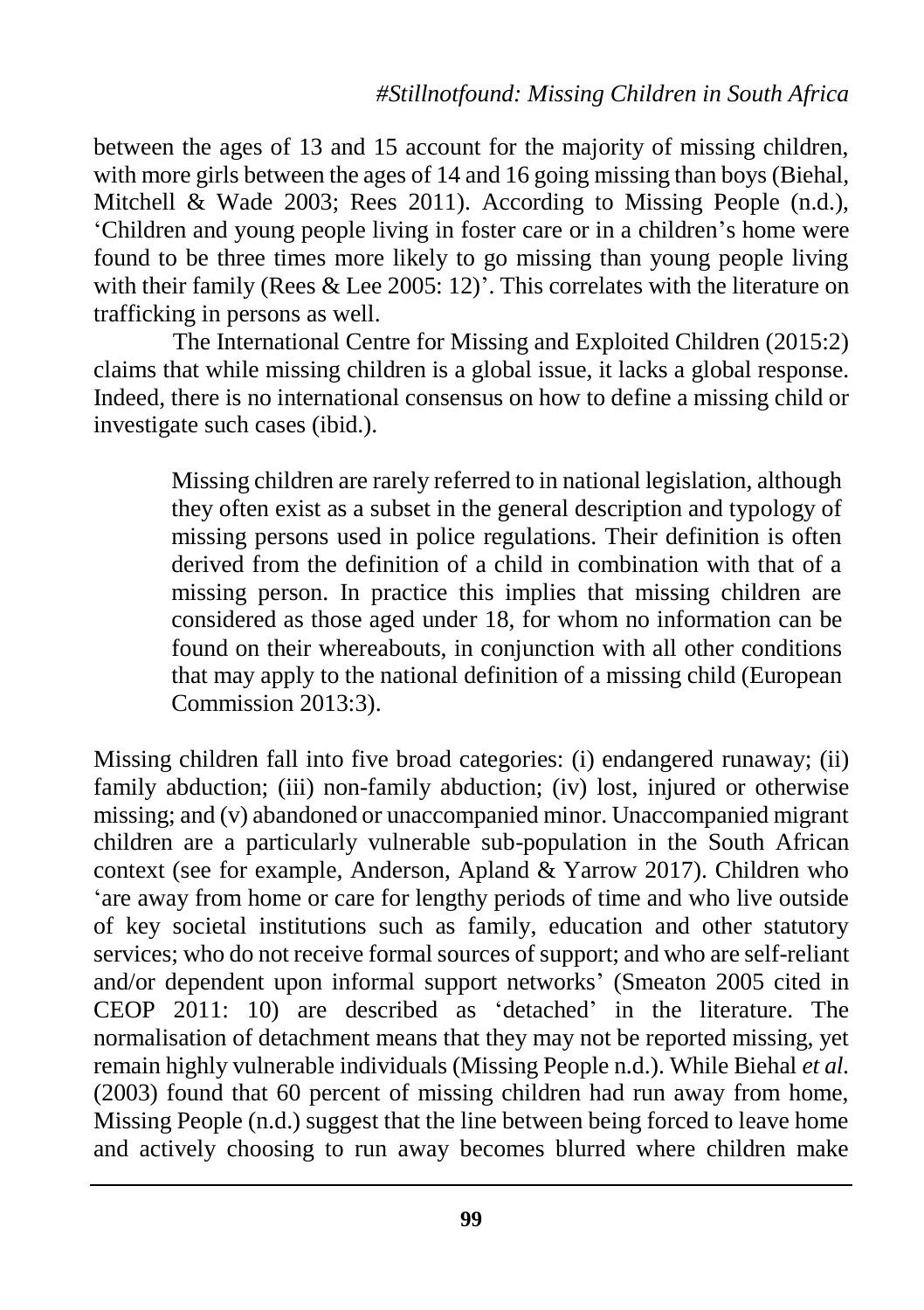conscious decisions to leave a violent or dangerous familial environment. This is supported by Rees and Lee (2005) who found that a quarter of children had been reported missing had been forced to leave their home. In addition, children are also at risk of going missing due to being groomed and trafficked for sexual exploitation. 'Vulnerable girls are particularly at risk of being groomed by older males who seek to gain their trust before committing sexual offences against them. Missing incidents often begin with, or are further exacerbated by relationships such as this' (CEOP 2011: 11 cited in Missing People n.d.). The ICMEC (2016) found an irrefutable connection between missing children and child exploitation often overlooked in the South African literature. A multi-country study found that the longer a child is missing, the greater the threat of a child being exposed to high risk activities, such as sexual exploitation, trafficking in persons, and prostitution; illegal or unsafe employment; involvement in criminal activity (both as a victim and as a perpetrator); substance abuse; risk of physical or sexual assault; and in some circumstances, death (ICEM 2016:iv). Depending on the amount of time a child has gone missing, it may also lead to a deterioration of physical and emotional health and a lack of education (ibid.). It was thus surprising for us to find little or no real connection in the available South African literature to the issue of missing children and these forms of violence so often perpetrated against them. Even the Optimus Study (2016) which created the first ever measurement of the prevalence of violence against children in South Africa failed to interrogate whether any children surveyed had gone missing. In the following section, we discuss our findings and the realities of missing children in South Africa.

# **The Scope, Nature and Extent of Missing Children in South Africa**

The spotlight on missing children in South Africa gained prominence in the late 1980s and early 1990s after the widely publicised case of the six missing girls linked to Gert van Rooyen and Joey Haarhoff. Reports of an increase in children disappearing and reported missing appeared in the media, with some of the earliest known statistics reported in a newspaper article by Roos (1991:8) as 989 children (missing in 1988), 708 children (missing in 1989) and 2234 children (missing in 1990). It was, however, unclear as to whether these figures represented the number of children who were still missing at the time of Roos'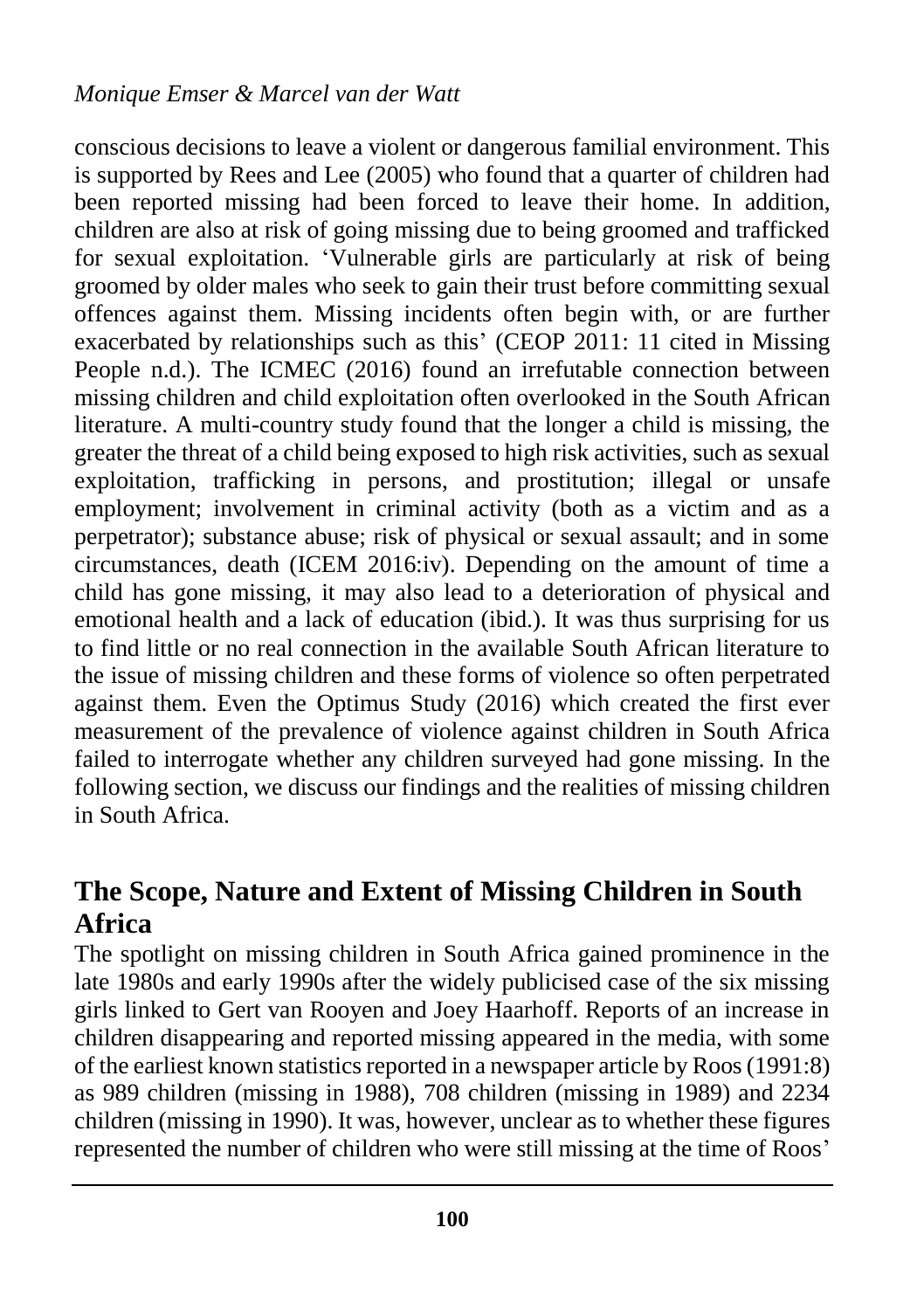(1991:8) publication. According to the Missing Persons Bureau of the South African Police Service (SAPS), as quoted by Mkize (2013), a child goes missing every six hours in South Africa, which amounts to approximately 1450 missing children every year. Mkize (2013) quotes Warrant Officer Dereck Reynecke of the SAPS Missing Persons Bureau who mentions limited resources as the greatest challenge to publishing cases of missing persons. He highlights that only three cases are broadcast a week on the SAPS' 'When Duty Calls' broadcasted on SABC 2 (South African Broadcasting Channel). This amounts to 150 cases per year being broadcast for the entire South Africa. Reynecke refers to more than 1900 reported cases of missing persons in Gauteng alone, which is indicative of a 'great shortfall' (Mkize 2013). Similarly, in 2015, SAFM reported a noteworthy increase in children being reported missing. Again, shortfalls in the capacity of SAPS to address these matters comprehensively were underscored (SAFM 2015).The past five years have seen a rapid increase in South Africans from all spheres of society who rely on social media platforms such as Facebook and Twitter to bring attention to a missing loved one, a missing child, or simply amplifying the call of others to help in the search of a missing person.

The July 2014 case of Zindie Ribbink, whose children, four-year-old twins Dean and Jenna, were moments away from being abducted, made headlines in the media. Closed Circuit Television (CCTV) footage of the incident was widely circulated in the public domain. It clearly showed an unknown man and women pushing a trolley with Zindie's children out of a shopping mall pharmacy, after which the two suspects were confronted by the mother. The suspects calmly walked away after the incident. The police did not immediately open a criminal case as the Ribbink family was told that insufficient evidence existed to validate a criminal investigation. Dale Ribbink, the husband of Zindie, subsequently took it upon himself to conduct an investigation and provided the SAPS with the CCTV footage and the registration number of the vehicle allegedly used by the suspects (Versluis 2014).

Attempted abductions of children as young as two years old were widely reported on during 2015, when a pattern was identified at shopping centres in Pretoria where numerous parents narrated their public confrontations with abductors in a bid to stop their children from being snatched (Meijer 2015: 2). Makhubu (2015:1) underscores the need for sexual gratification, retribution, poverty and human trafficking as the major factors that contribute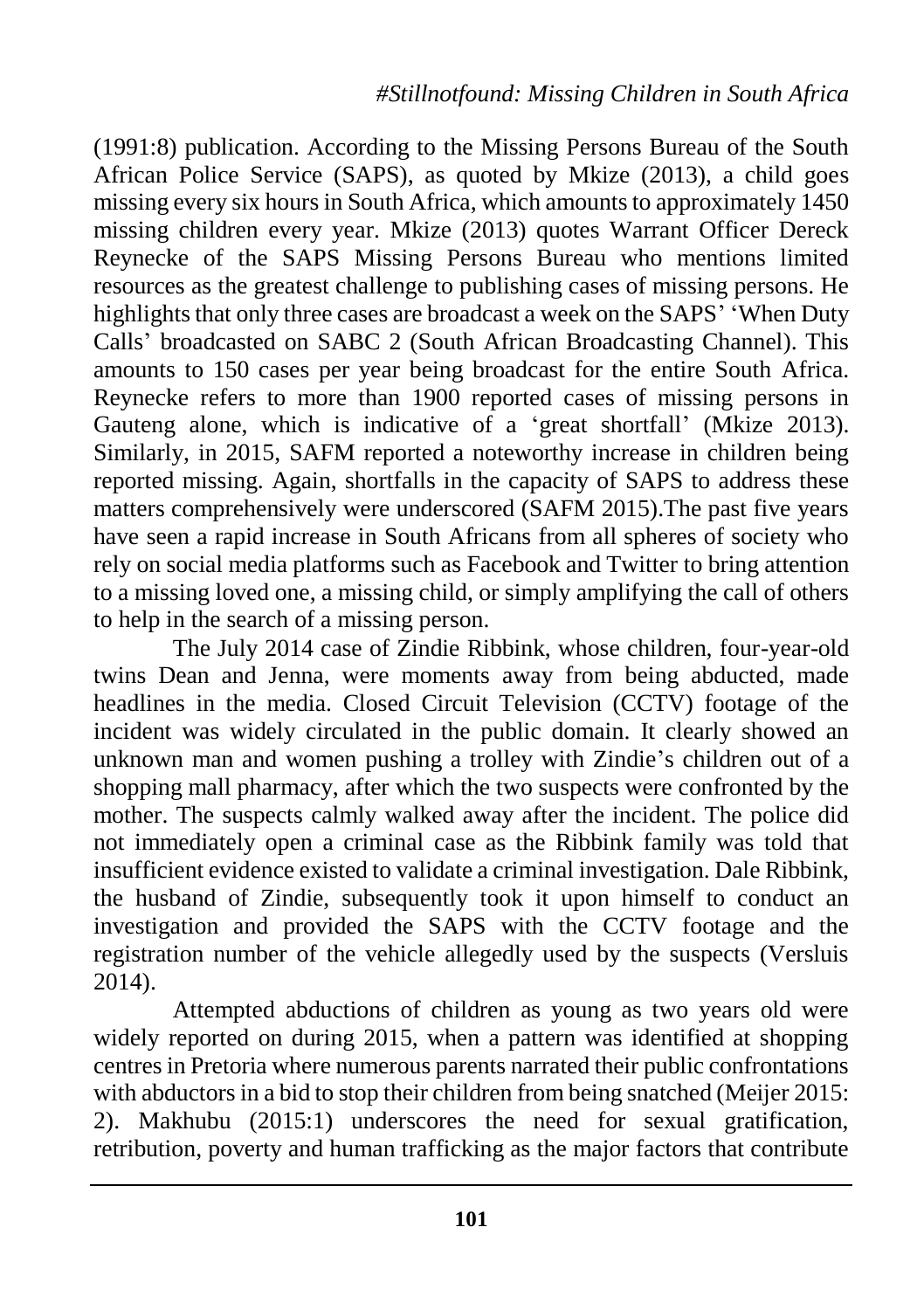to the high number of missing children. The problem of cases not being reported, and the concomitant fragmented understanding of the problem's actual scope, is also highlighted. Angie Motaung of Bana Ba Kae in Pretoria West, a Pretoria-based NGO that works to address the needs of children from poor communities, is quoted as stating that 'there could be as many as 1000 children missing from homes across the city…'. She makes a sobering claim that 'some parents had too much else to worry about than run to the police to report missing children, in particular those in their teens' (Makhubu 2015:1).

Scant attention has been given to the nexus between at least some incidents of human trafficking in South Africa and incidents of adults and children that have been reported as missing. This uncharted nexus 'begs to be interrogated' (Van der Watt 2015). Not all missing persons' incidents relate to cases of human trafficking, but many human trafficking cases are typically incidents where people are considered to be missing (see also Chatterjee 2015). There is usually an underlying reason why people go missing – they do not simply disappear. According to the Association of Chief Police Officers (2010: 11), missing persons' incidents can be considered as the accumulation of other issues at play. People who go missing due to a psychiatric or health condition (i.e. dementia), someone who unknowingly went missing as result of neglecting to call home, and people under the influence of a third party (abduction or murder) are but some of the constituents of missing persons reports. An adult person who leaves a family to start a new life or a child who runs away from home may be considered as voluntary incidents, whilst victims of trafficking may not trust authorities to provide assistance or may return to their traffickers as they fear their families may be harmed. Forced marriage, child abuse, domestic violence and sexual and labour exploitation have also been associated with people going missing (Alys, Massey & Tong 2013:143).

In a study by Van der Watt (2018) into human trafficking for sexual exploitation in South Africa, experiences and concerns about the unexplored nexus between human trafficking and missing persons were widely shared by participants who work at the frontline of counter-trafficking efforts in South Africa. One participant from a prominent NGO working with missing persons in South Africa expressed that *'one can't separate missing children from human trafficking or missing individuals from human trafficking'* and pointed out that '*until you find a missing individual you can't be sure that they weren't trafficked'*. She warned against a reductionist response by authorities who consistently treats missing persons and human trafficking as two distinct issues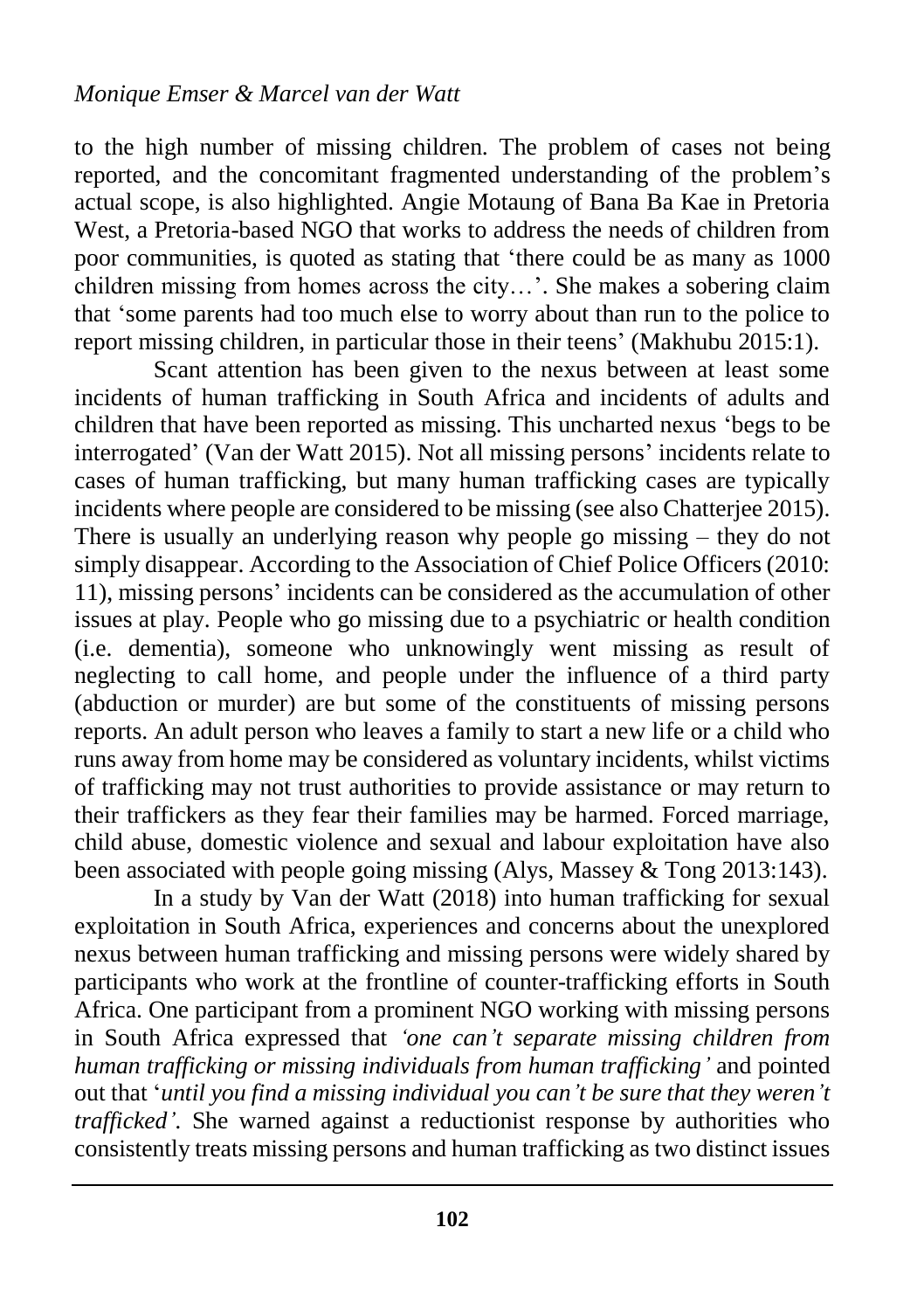and argues that it is *'important to not separate the two but to incorporate them even more'* (Van der Watt 2018: 232-233). An investigator from South Africa's Directorate for Priority Crime Investigation (commonly referred to as the Hawks) agreed with this view and suggested that *'every case that comes through…to the Missing Person Bureau must be looked in light of human trafficking as well'.* He states, *'not necessarily every girl runs away with her boyfriend'* and warns that *'it could be that the person is trafficked'* (Van der Watt 2018: 233). Participants also voiced concerns about the negative 'attitude' displayed by both the police and the media towards runaway children and the fact that these children are predisposed to trafficking as *'they're out on the streets'* (Van der Watt 2018: 233). Another Hawks investigator also pointed to the intersection of adoption irregularities in South Africa with human trafficking and missing children. He explains:

> *What we found in a lot of the cases we actually went to the families and the mothers weren't even aware that the children were up for adoption. As far as they were concerned the children were missing* (Van der Watt 2018: 233).

Participants in the study by Van der Watt (2018) shared a number of other experiences and concerns. These included the non-reporting of missing children by their families, the continued misperception by some police and members of the public of the 24 hour waiting period before a person is reported missing, and the role of corruption and official complicity in cases of missing children and child trafficking. A number of participants mentioned the widespread indifference by the South African Police Service towards the plight of families. In one example the Managing Director of a grassroots NGO referred to a specific South African township where the community *'learn to live with a new normal type of thing'* due to the lack of response to incidents of missing children. Concerning children *'disappearing off the streets'*, he points to the futile attempts by community members who approach the police for assistance as *'they wouldn't respond'* (Van der Watt 2018: 232). The emerging theme of a nexus between human trafficking and missing persons in the research by Van der Watt (2018) led him to request available statistics from the SAPS Missing Persons Bureau on the incidence of missing persons in South Africa. Available data for a 15-year period on both missing adults and missing children (Table 1) were obtained and is presented below.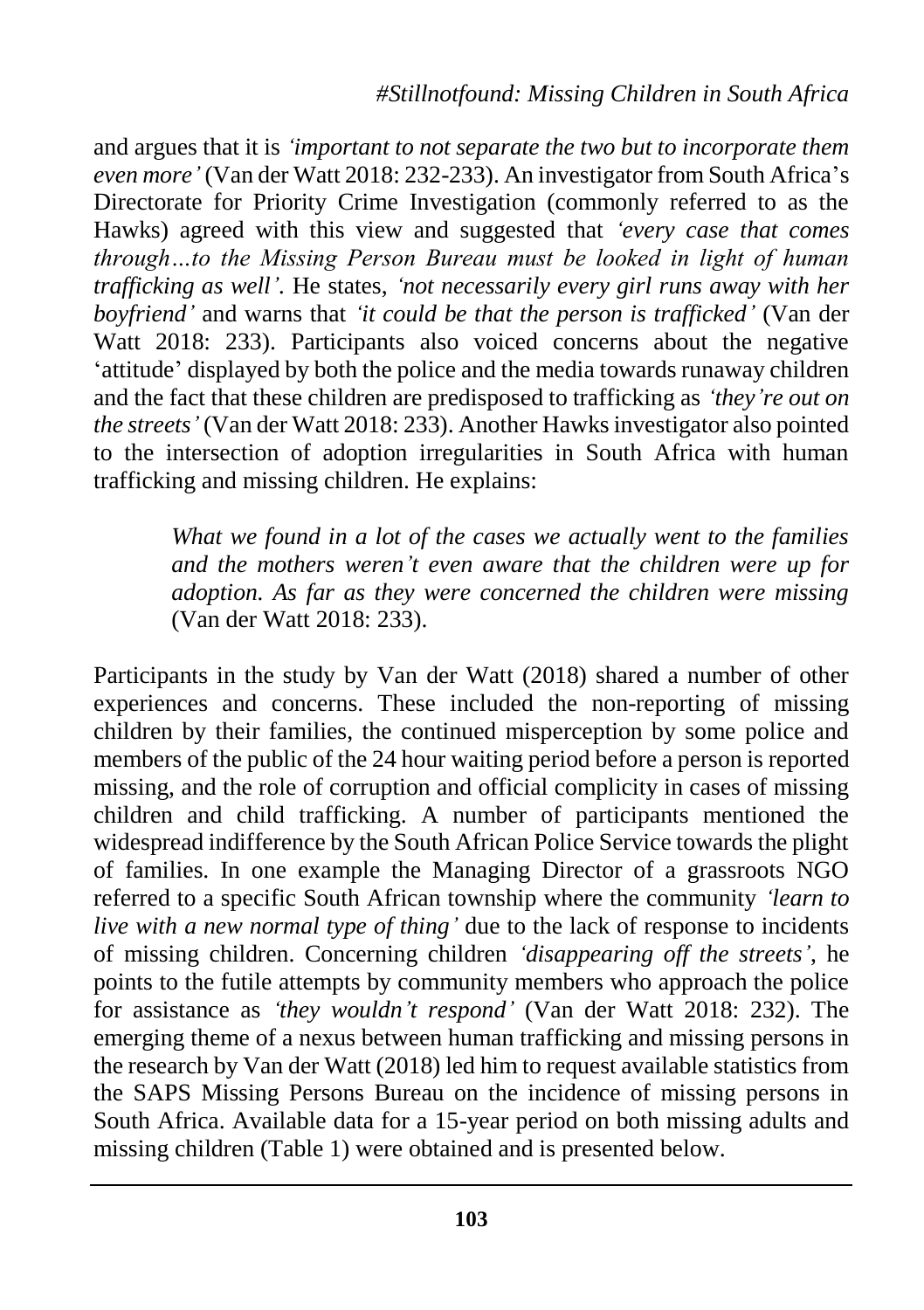### **Table 1: Reported missing persons: 1 January 2000 to 31 December 2015**

| <b>Adults</b>                                   |          |
|-------------------------------------------------|----------|
| Reported missing from 2000/01/01 to 2015/12/31  | 49 34 6  |
| Cancelled (found) from 2000/01/01 to 2015/12/31 | 25 5 43  |
| Unaccounted for or still missing                | 23803    |
|                                                 |          |
| <b>Children</b> (Under 18)                      |          |
| Reported missing from 2000/01/01 to 2015/12/31  | 14 2 5 2 |
| Cancelled (found) from 2000/01/01 to 2015/12/31 | 10 29 5  |
| Unaccounted for or still missing                | 3957     |

Source: SAPS Bureau for Missing Persons (2016)

Unfortunately, a geographical breakdown of missing persons' cases was not available at the time statistics were obtained. Feedback from provincial offices, however, suggested the following ranking of provinces reporting incidences of missing persons (SAPS Bureau for Missing Persons 2016):

- Gauteng
- Western Cape
- KwaZulu-Natal
- Mpumalanga
- Eastern Cape
- North West
- Limpopo
- Free State
- Northern Cape

At the time of the request to the SAPS for missing persons' data, a process of 'cleaning up the database' was said to be underway. A physical audit was being conducted, with the assistance of Department of Home Affairs' data and other available data in order to get rid of especially old cases that might be obsolete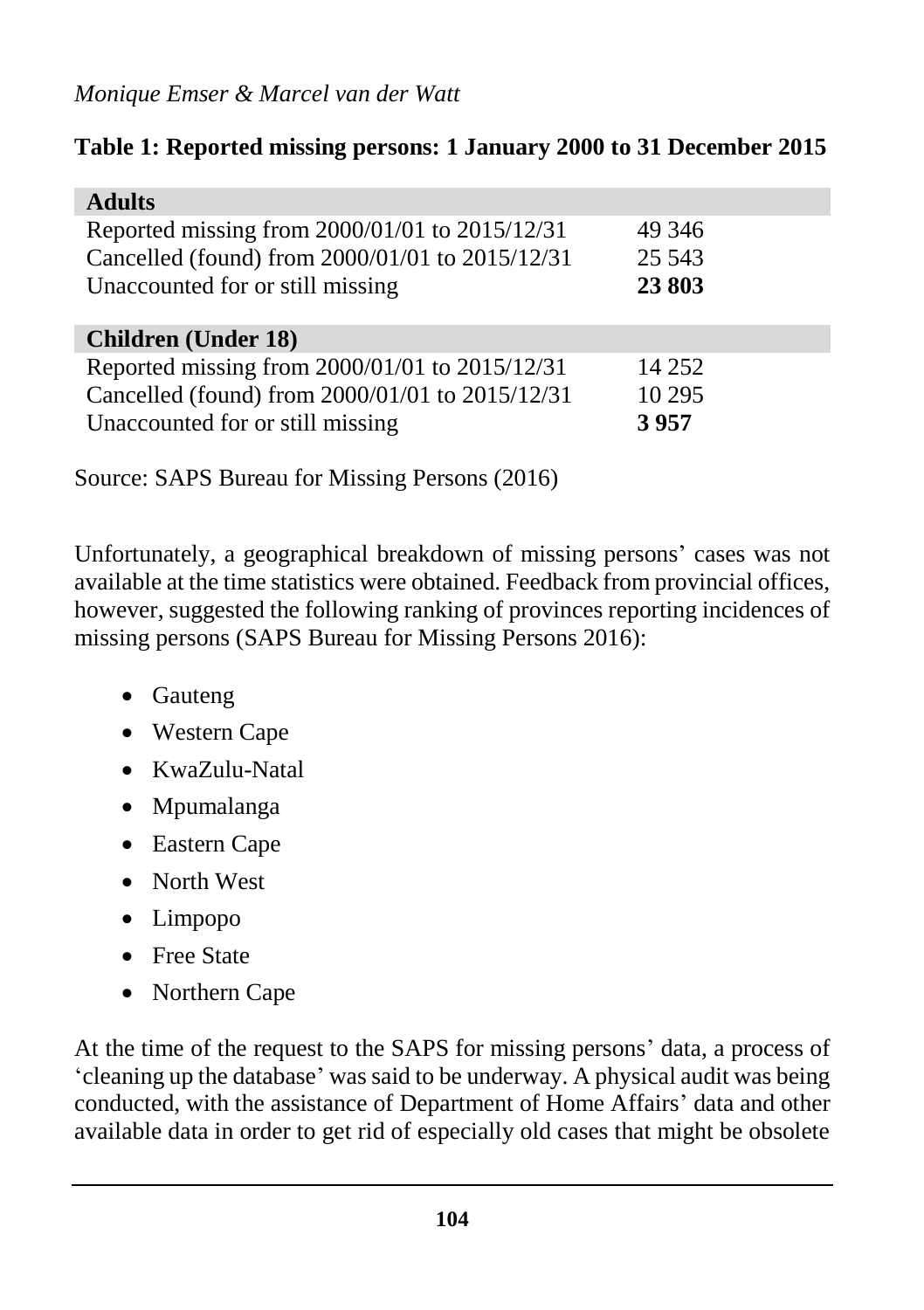on the system. Previously wanted persons and missing persons shared a database that mostly catered for wanted persons. Statistical reports were therefore not accurate concerning missing persons when extracted from the system. At the time data were received, SAPS were correlating statistics manually at the provincial offices (Van der Watt 2018: 103).

Missing Children South Africa is an NGO that assists the SAPS in finding missing persons and creating awareness. It was established in March 2007 in response to the kidnapping and brutal murders of Sheldean Human (7) and Anestacia Wiese (12) in an effort to assist and support families finding themselves in similar desperate situations (Missing Children South Africa, n.d.). Below (Table 2) are figures of cases reported to and recorded by Missing Children South Africa (and do not reflect all cases reported to SAPS):

| <b>Adults</b>                    |     |
|----------------------------------|-----|
| Reported missing                 | 200 |
| Cancelled (found)                | 138 |
| Unaccounted for or still missing | 62  |
|                                  |     |
| <b>Children</b> (Under 18)       |     |
| Reported missing                 | 124 |
| Cancelled (found)                | 94  |
| Unaccounted for or still missing | 30  |

#### **Table 2: Reported missing persons: 1 May 2017 – 30 April 2018**

Source: Missing Children South Africa (2019)

Missing Children SA has a 75% success rate in finding children reported as missing to them. However, they did indicate that their success rate continued to decrease year on year, for reasons unknown to them. They hypothesized that this could be a result of fewer cases being reported directly to them or that fewer people are being found. In the case of children, their records show that 2% of missing children are found deceased (Missing Children SA 2019).

The table below offers a breakdown of missing persons per province provided by Missing Children South Africa.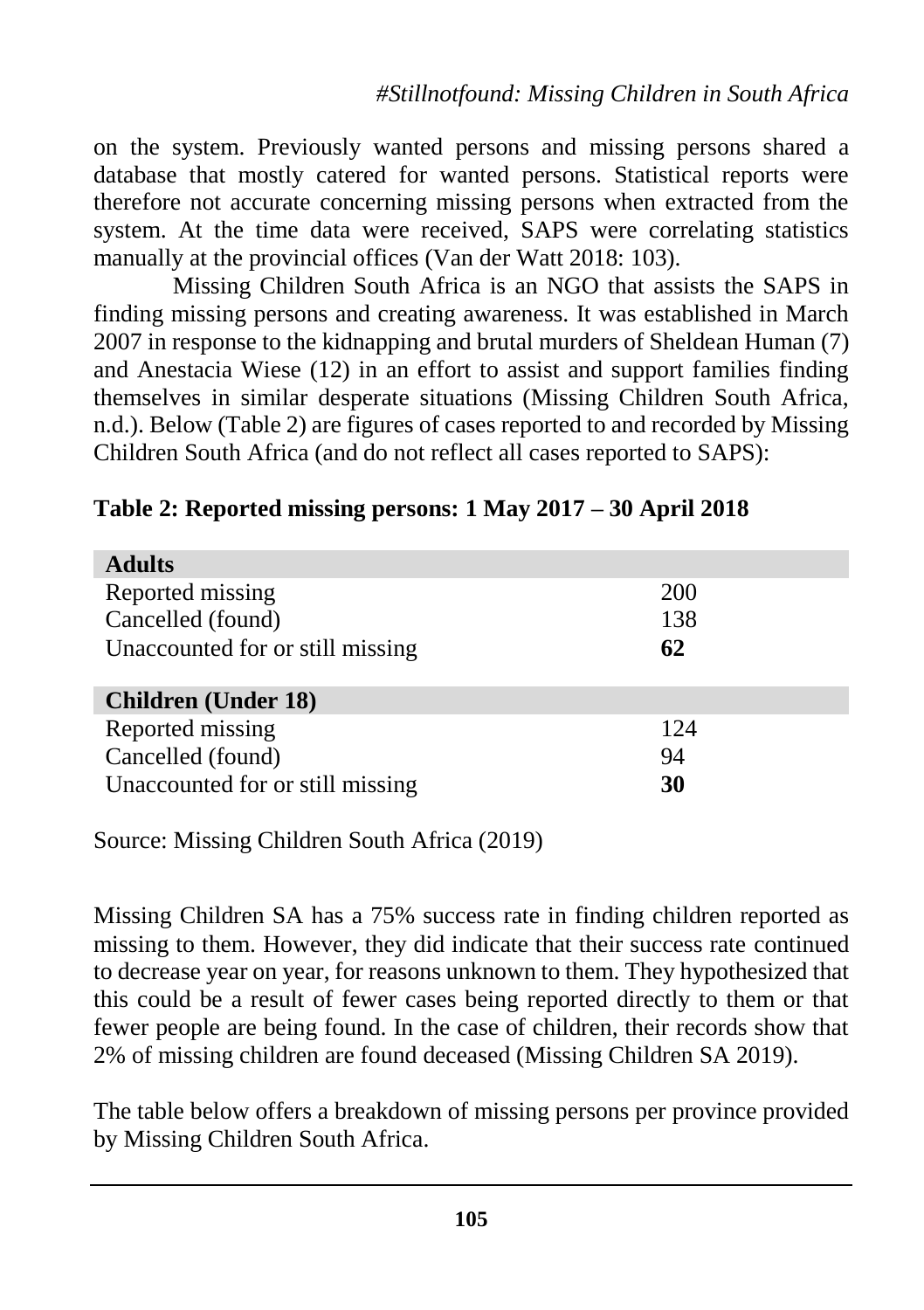| <b>Province</b>      | <b>Adults</b>  |       | <b>Children</b>             |       | <b>Cases Reported</b> |                             |
|----------------------|----------------|-------|-----------------------------|-------|-----------------------|-----------------------------|
|                      | <b>Missing</b> | Found | <b>Missing</b>              | Found | <b>Missing</b>        | Found                       |
| Gauteng              | 95             | 65    | 60                          | 45    | 156                   | 110                         |
| <b>Western Cape</b>  | 66             | 43    | 37                          | 33    | 103                   | 76                          |
| <b>KwaZulu Natal</b> | 15             | 13    | 15                          | 19    | 30                    | 22                          |
| <b>Free State</b>    | $\overline{2}$ | 2     |                             |       | 3                     | 3                           |
| <b>Eastern Cape</b>  | $\mathcal{D}$  |       | 2                           |       |                       | $\mathcal{D}_{\mathcal{L}}$ |
| <b>North West</b>    | 11             | 6     | 6                           |       | 17                    | 10                          |
| Limpopo              | 2              | 2     |                             |       |                       | 2                           |
| <b>Mpumalanga</b>    | 5              |       | $\mathcal{D}_{\mathcal{L}}$ |       |                       | 6                           |
| <b>Northern Cape</b> |                |       |                             |       |                       |                             |

### **Table 3: Geographical Breakdown of Missing Persons**

Source: Missing Children South Africa (2019)

Missing children are grouped in the following categories (see reasons for disappearance in the table below):

**Table 4: Categorisation of Missing Children Cases**

| Category                   | <b>Cases Reported</b><br>(percentage) |
|----------------------------|---------------------------------------|
| Crime                      | 27                                    |
| Run-Aways                  | 94                                    |
| Kidnappings                | 19                                    |
| Human Trafficking          | $\mathfrak{D}$                        |
| <b>Mentally Challenged</b> | 10                                    |
| Lost                       | ↑                                     |

Source: Missing Children South Africa (2019)

Missing Children South Africa's statistics correlate with findings in the international literature. While the majority of missing children are classified as 'run-aways' having either left home willingly or through threat to their own safety, we see that 27% of missing children are also victims of crime.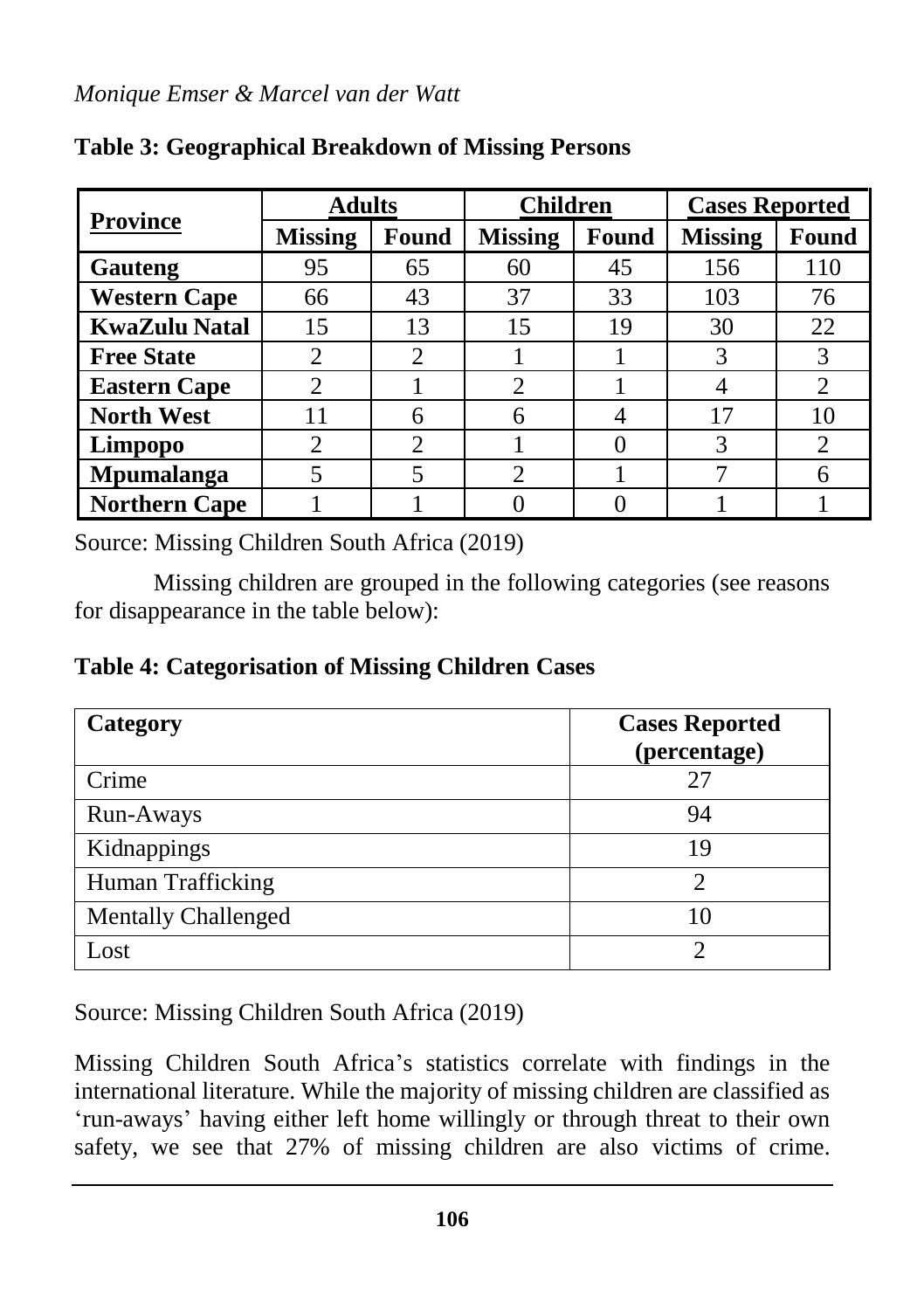Internationally, runaways account for 57% of missing children. This suggests that there are potentially serious underlying reasons within families or communities why children run away. More research is required in the South African context in relation to violence against children and child protection to address this. 2% of recorded cases are the result of human trafficking. However, such statistics do not provide a full picture of reality as human trafficking is consistently subsumed and misidentified under a variety of crimes and social phenomena.

Below is the breakdown of the different ages of children reported to Missing Children South Africa (1 May 2016 – 30 April 2017):

| Age             | <b>Percentage of Cases Reported</b> |  |  |
|-----------------|-------------------------------------|--|--|
| $0 - 6$ years   |                                     |  |  |
| $7 - 12$ years  |                                     |  |  |
| $13 - 17$ years |                                     |  |  |

### **Table 5: Breakdown of Missing Children by Age**

Source: Missing Children South Africa (2019)

The percentage of children that are reported missing per age bracket are similar to findings in the international literature (see Biehal *et al.* 2003). The majority of children who are reported as missing fall in the 13-17 year age group. However, the authors were not able to ascertain at the time of the writing the reasons why this may be so in the South African context.

The literature on violence against children in South Africa has repeatedly shown that African children bear the brunt of violent acts and abuse committed against them whether by family, community members, strangers or their peers (Hsiao *et al.* 2018; Mathews & Benevuti 2014; Optimus Study 2016; Richter *et al.* 2018). Below is a breakdown of the racial distribution of children reported to Missing Children SA:

### **Table 6: Racial Distribution of Missing Children**

| African | <b>Coloured</b> | Caucasian | <b>Other</b><br>(Indian,<br>Asian) |
|---------|-----------------|-----------|------------------------------------|
| 31%     | 19%             | 45%       | 4%                                 |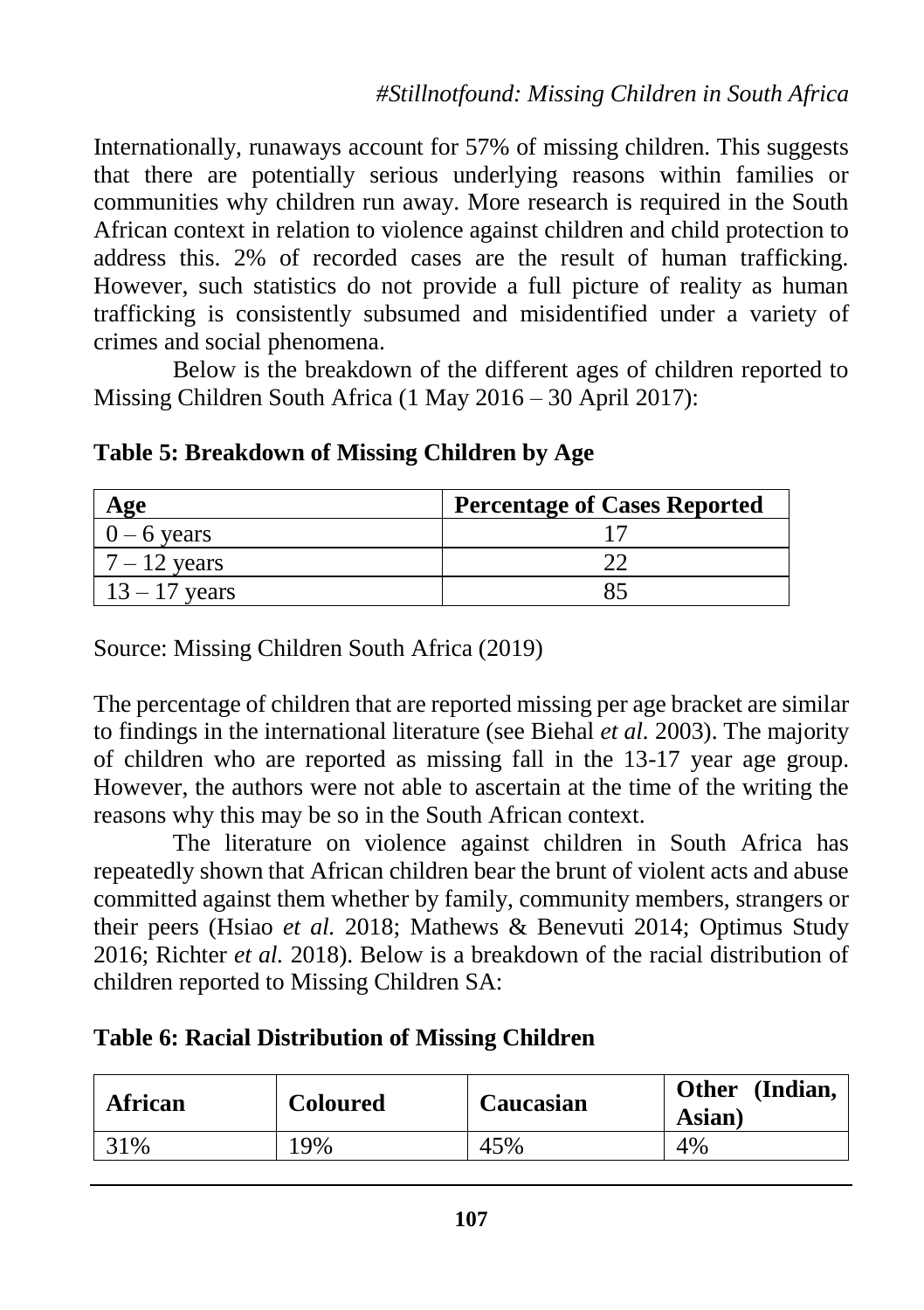Surprisingly, 'white' or Caucasian children make up the majority of children reported missing. We were unable to ascertain whether this was a result of awareness of the organisation by parents or guardians of these children who chose to report their children missing to the NGO in addition to SAPS, or whether Caucasian children go missing at a higher rate than other racial groups. More research is required in this regard. As African children are overwhelmingly victims of violence against children, we hypothesise that these figures are skewed and reflect reporting tendencies rather than reality.

Van der Watt's findings (2018) go hand-in-hand with international experience:

> [F]ew countries have legislation specific to missing children, and national strategies, when they do exist, vary from country to country. Even fewer countries have policies in place to facilitate data collection, and statistics, when available, can be inaccurate and unreliable due to: under-reporting/under-recognition; inflation; incorrect database entry of case information; and deletion of records once a case is closed. Without accurate information, it is difficult to fully understand the issue of missing children and begin to formulate effective solutions, leaving missing child cases under-addressed (ICEMC 2016: iv).

Drawing on the apparent connection between human trafficking and missing children in certain instances, a lack of political will to adequately address wider issues of violence against children is disquieting. As van Niekerk (n.d.) opines, 'although there is much 'speak' about the rights of children and legislation is fairly progressive, little attention is paid to implementation of child protection legislation, and social services to children and families remain under-funded and undervalued'. In addition, the theme of corruption has been highlighted by participants. For example, a member of a prominent NGO involved with missing children in South Africa voiced their concern with the high levels of corruption in the country and how this may deleteriously affect the profile of missing persons' and human trafficking cases (Missing Children South Africa 2019). Equally concerning is the lack of a centralised database exclusively for missing persons that allows for the identification of deceased or unidentified missing persons (ibid.). Statistics are not up-to-date. Similarly, in the case of children that have been missing for years, there are no resources available to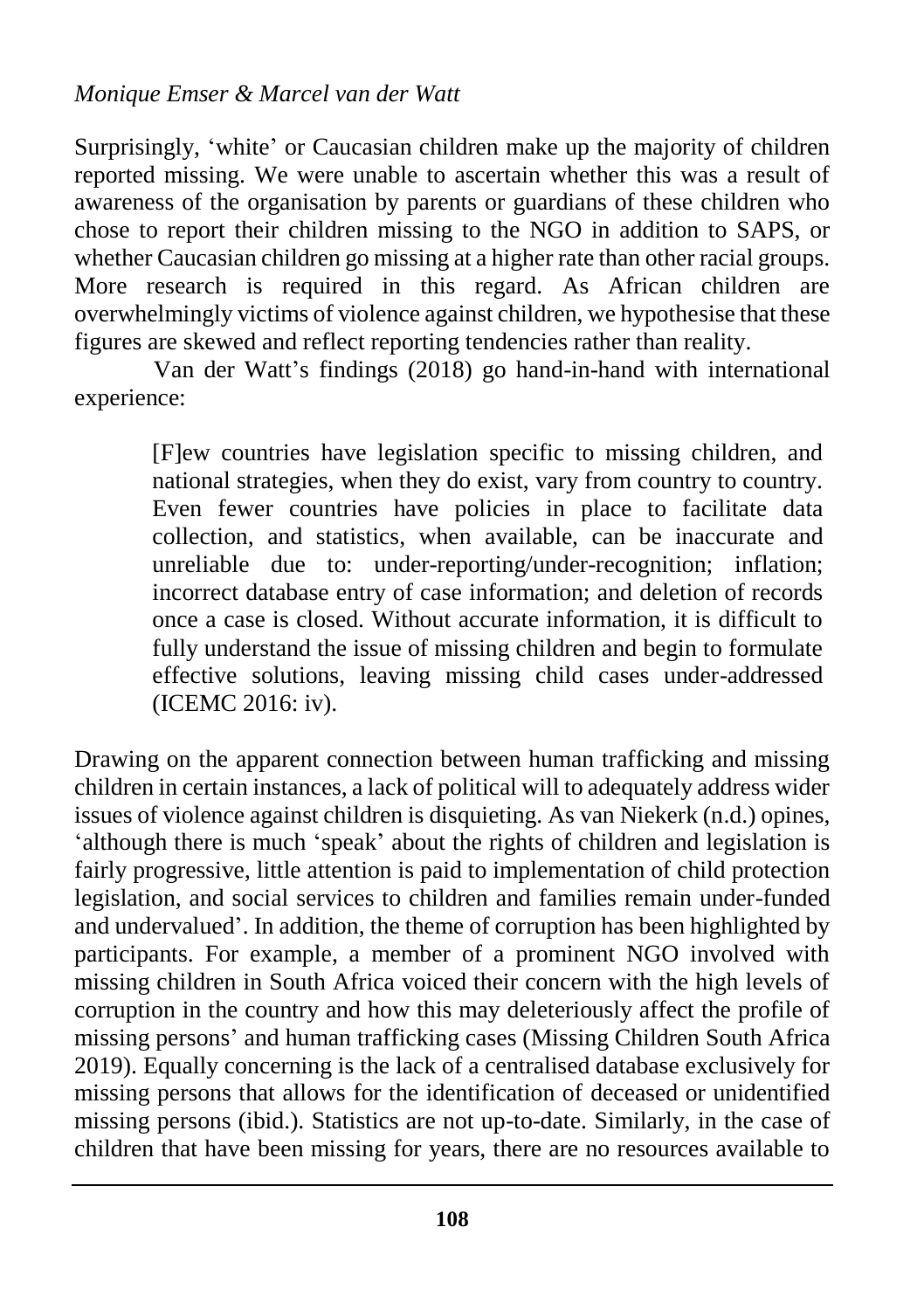produce a new 'reconstruction' sketch of what the child may now look like, or provide one where an unidentified deceased person has been found. This compounds issues in identifying missing children and adults after a number of years. The respondent also noted that the nexus between human trafficking and missing persons is a growing reality, and there needed to be more official assistance and cooperation between missing persons' NGOs and specialised police units, such as the Hawks, tasked with dealing with such complex cases (ibid.). The respondent felt that more open channels of communication would facilitate greater information sharing and resources that could be leveraged to locate and identify missing persons who may have been trafficked (ibid.).

### **Discussion and Policy Recommendations**

Proper collection, collation, analysis and reporting of data is foundational to a holistic understanding of phenomena related to missing persons, such as human trafficking and other social ills in society. In fact, we are missing most of what is really out there when we take the immediate statistical appearance of these phenomena as the whole truth. When we accept only what we can consciously rationalise and count, our understanding of these problems in South Africa will be reduced to the most abject limitations. Data and statistics related to missing adults and children must be released annually in an aggregated form. This must include data which clearly specify the number of persons reported missing; the number of persons found; reason for, or circumstances of disappearance; circumstances under which the adult or child was found; age, gender and race of the missing adult or child; how many missing persons cases translated into police inquiries or criminal cases; what was the outcome of such police inquiries or criminal cases; geographical location or province where the persons went missing; geographical location or province where the person was found.

Over a period of 17 years, and in collective capacities, which include police investigator, case manager for the NFN, and expert witness in cases of human trafficking, Van der Watt has spoken and worked with many disillusioned trafficking victims, parents, family- and community members. Much of the disillusionment is levelled against the police system with complaints ranging from parents who would much rather sit and wait for a child or an adult to return, to those who opt to employ private investigators or use their own means to locate a person than experiencing the 'trauma' of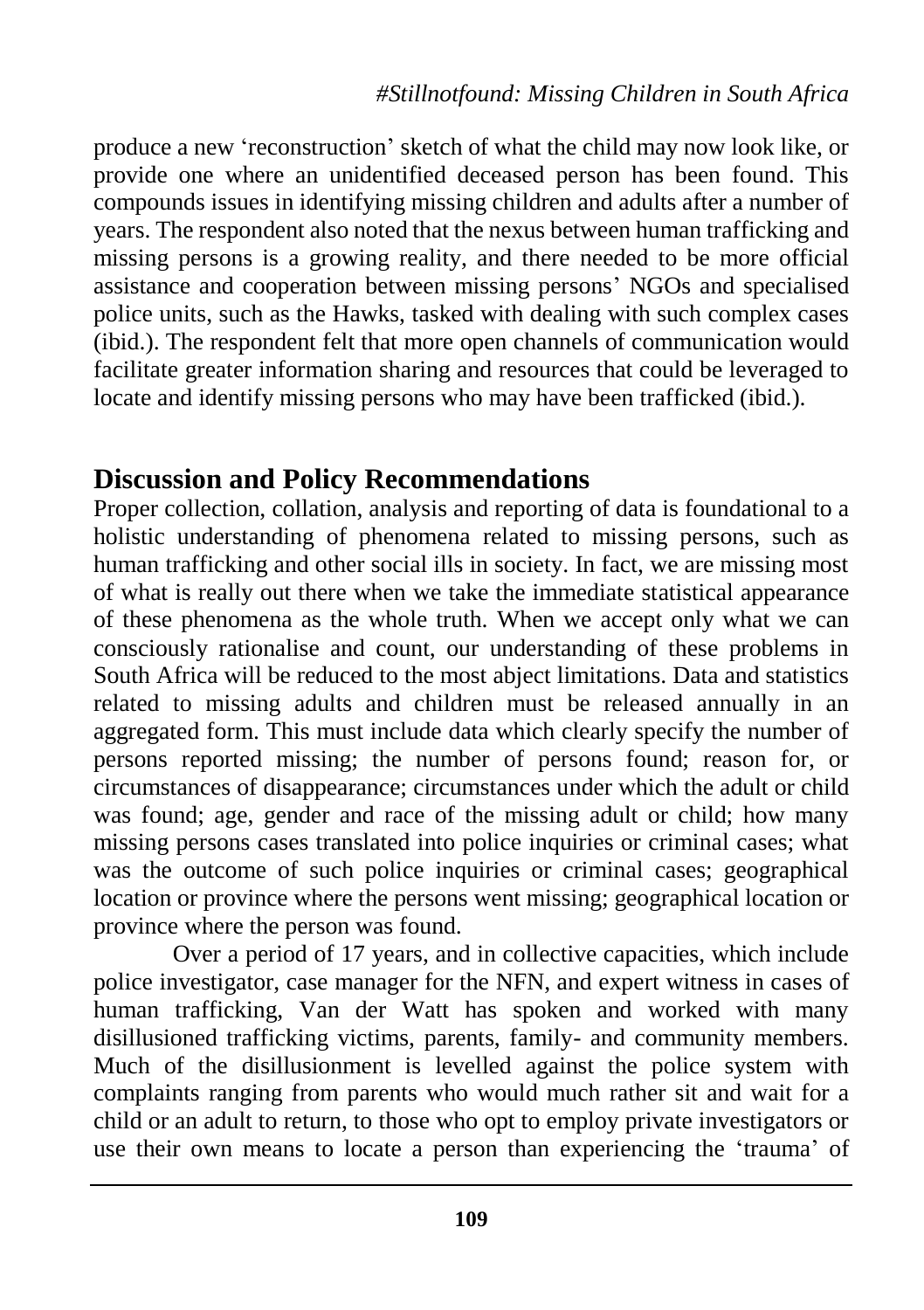engaging with a local police station. It is difficult to grasp the anguish of a parent who attempts to report a child missing, but are then misinformed by police officials that they have to wait 24 or 48 hours or are advised that they should return on the Monday when efforts are made to report missing people over the weekend.

Notwithstanding the wide-ranging concerns that have been raised regarding the reliability of South Africa's crime statistics (Africa Check 2014; Masiloane 2014; Gould, Burger & Newham 2012; Altbeker 2005), it is the view of the authors that available statistics are not even remotely an accurate reflection of the state of affairs regarding missing adults and children in South Africa. Compounding this, and counterintuitive to this dilemma, is the fact that some parents, guardians, and community members don't report children or adults as missing since they themselves are sometimes complicit in such disappearances. Social insentience also manifests in the labelling of children as a 'problem child' and not bringing the issue of children (or adults) in need of care to the attention of authorities. Both the police and the community are therefore collectively responsible for the well-being and safety of the country's children.

In terms of international best practice, the following recommendations are suggested (adapted from ICMEC 2016):

- There should be national legislation with a definition of a 'missing' child' (and not limited to abducted or kidnapped children as defined in other legislation).
- Existing reporting mechanisms should be consolidated and centralised. 'The reporting mechanism should be: available nationwide 24 hours a day, 7 days a week; free of charge; accessible to both children and adults; and staffed by properly-trained personnel' (ICMEC 2016). This means that police and other child protection organisations need to be trained and sensitised on the urgency required when reporting a missing child. Within the South African context, the institutional memory, skills and experience of organisations like Missing Children South Africa must be leveraged and inculcated in the broader response.
- Missing child investigations need to be immediate once the report is taken – even where the child is considered to be a 'runaway'. As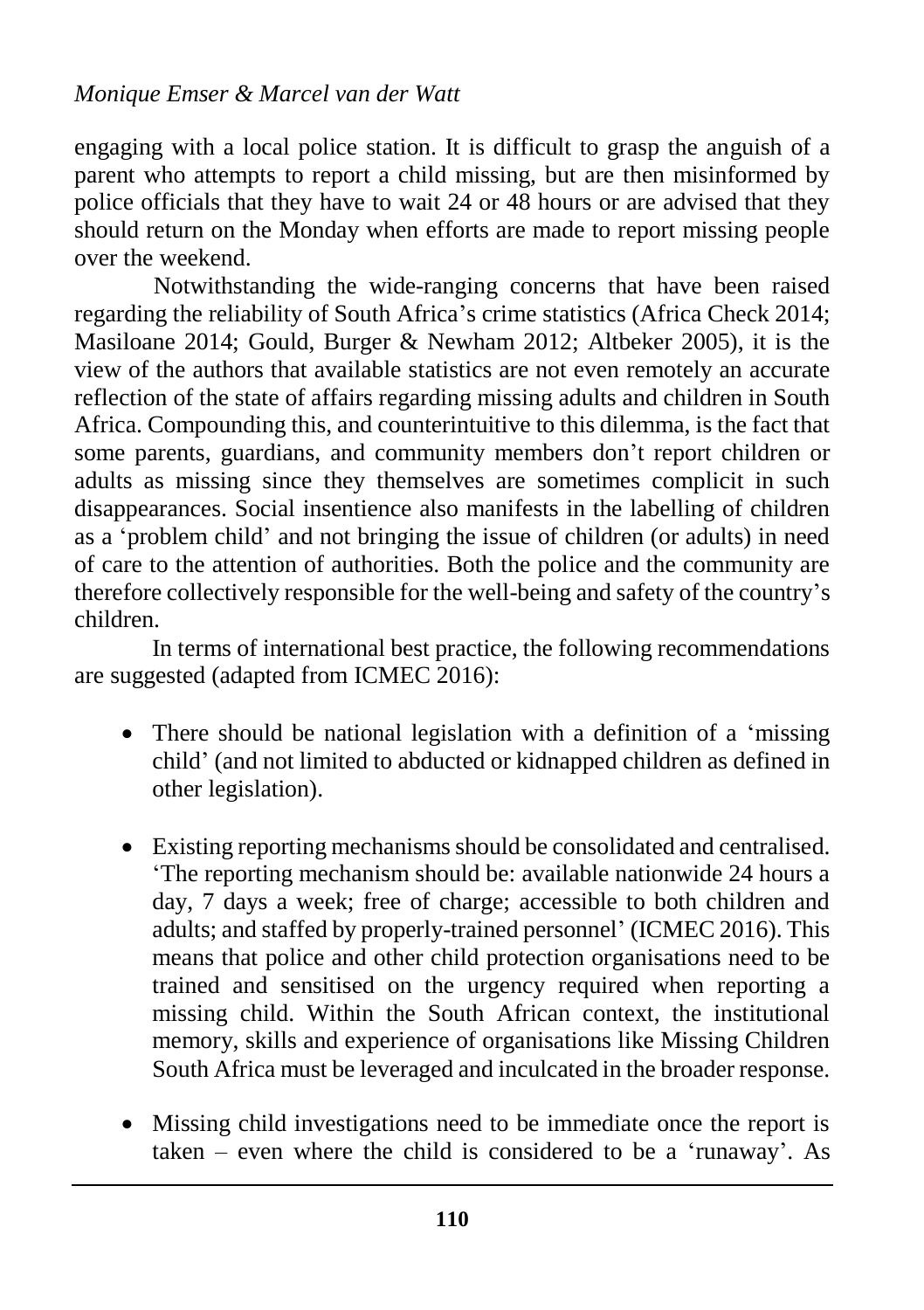detailed earlier in this article, missing, abducted and runaway children are at great risk to various forms of violence, including death. The first three hours once a child is abducted are vital for investigation, as abducted children who are murdered are typically murdered within this short time frame following their abduction.

- A comprehensive national database of missing and unidentified children, that is accessible, is of paramount importance (as highlighted by Missing Children South Africa).
- The case management system to organise and record case information should be separate from wanted persons – and deal exclusively with missing persons and children. Such a system should include as far as possible: biometric information, 'including DNA, fingerprints, and dental records, of missing children and their families for crossreference in cases where visual identification of the child may not be possible' (ICMEC 2016:3); mandatory review periods; and categorisation in terms of a risk assessment of 'missing children'. Capacity, training and resources are vital in this regard.
- Photo distribution system already effectively used in South Africa by various NGOs who leverage social media and the media. This should be formalised in policy and legislation.
- Responses and investigative procedures: 'Any agency law enforcement or NGO – that accepts reports of missing children should have policies or standard operating procedures in place outlining their response to reports of missing children and investigative procedures. These include, but are not limited to:
	- o In-taking a report of a missing child, including what immediate actions the individual recording the report should take;
	- o Interviewing suspects, family members, friends, and witnesses;
	- o Developing the investigative strategy;
	- o Identifying the resources needed and determining available resources to search for the missing child;
	- o Collecting and managing forensic evidence;
	- o Devising special procedures for children missing abroad;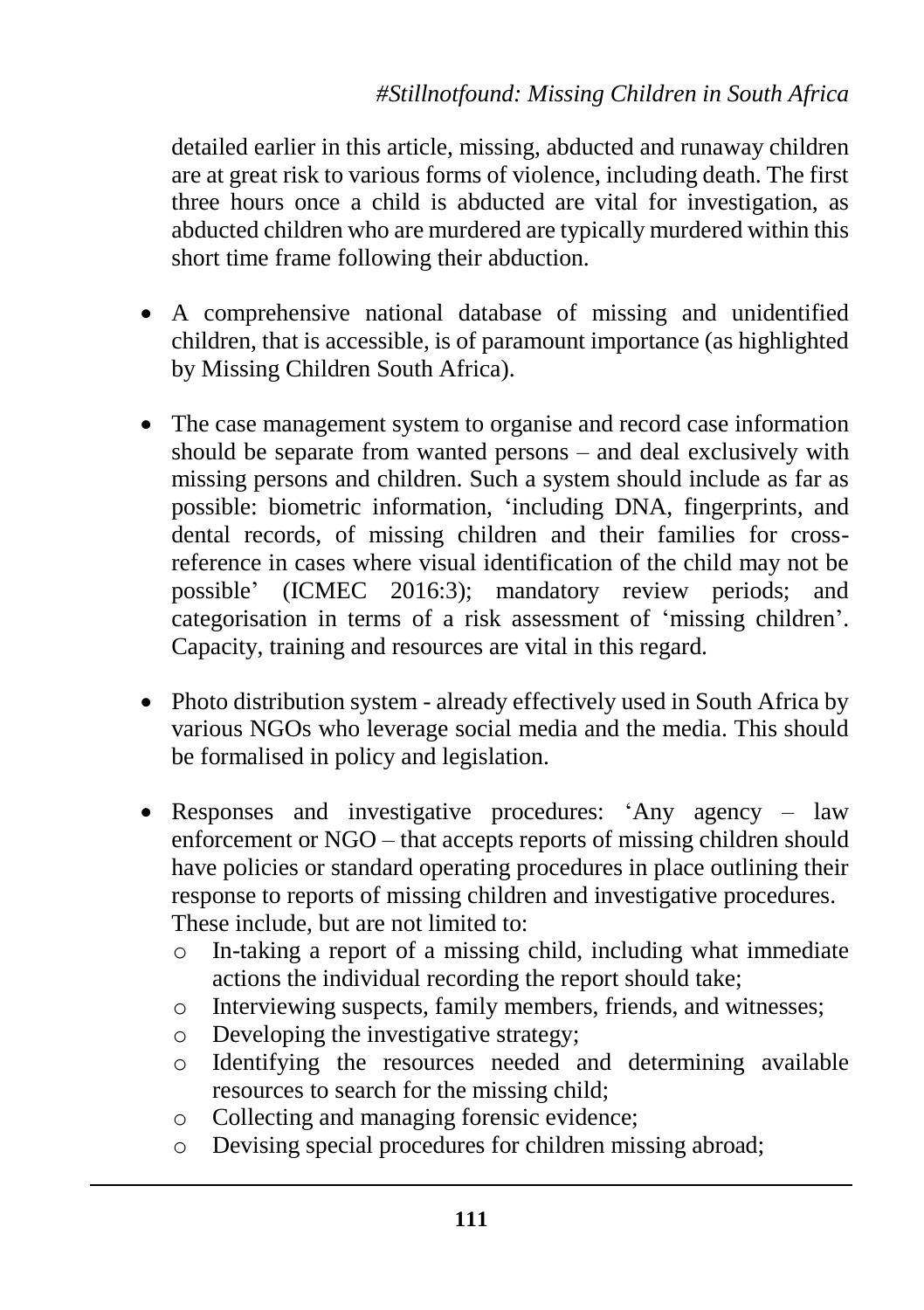$\overline{a}$ 

- o Determining how and when to activate response protocols; and
- o Managing media involvement.
- o Essential personnel should be trained regularly on these responses and procedures' (ICMEC 2016:4).
- Formal agreements need to be in place between agencies involved in missing children investigations and child protection.
- There is a need for community engagement programmes to educate the public on missing children and linked issues.
- Rapid emergency alert system, similar to that of the Amber alert system<sup>6</sup> in the United States for the most serious cases.
- A prevention framework linked to a strategy to prevent and combat violence against children.

The persistent call for a specialised, trained, and intelligence-driven counter human trafficking unit in South Africa has yet to be taken seriously. Such a unit can be employed to map the 'missing' missing phenomenon in South Africa through an analysis of current and historical missing children reports, and establishing, where present, linkages between circumstances of disappearance, and the modus operandi of known predators and human trafficking networks. Moreover, the monitoring of online platforms for both the identification of missing children and incidents of child trafficking becomes critical as 'available technologies gives perpetrators new avenues to groom and exploit children' (ECPAT International 2019).

In reconfiguring South Africa's approach to the 'missing' missing by government, policymakers, researchers, carers and criminal justice actors, valuable insights can be gleaned from Moloney's (2015: 28) sociological

<sup>&</sup>lt;sup>6</sup> 'The AMBER Alert System began in 1996 when Dallas-Fort Worth broadcasters teamed with local police to develop an early warning system to help find abducted children. AMBER stands for America's Missing: Broadcast Emergency Response and was created as a legacy to 9-year-old Amber Hagerman, who was kidnapped while riding her bicycle in Arlington, Texas, and then brutally murdered' (U.S. Department of Justice, n.d.).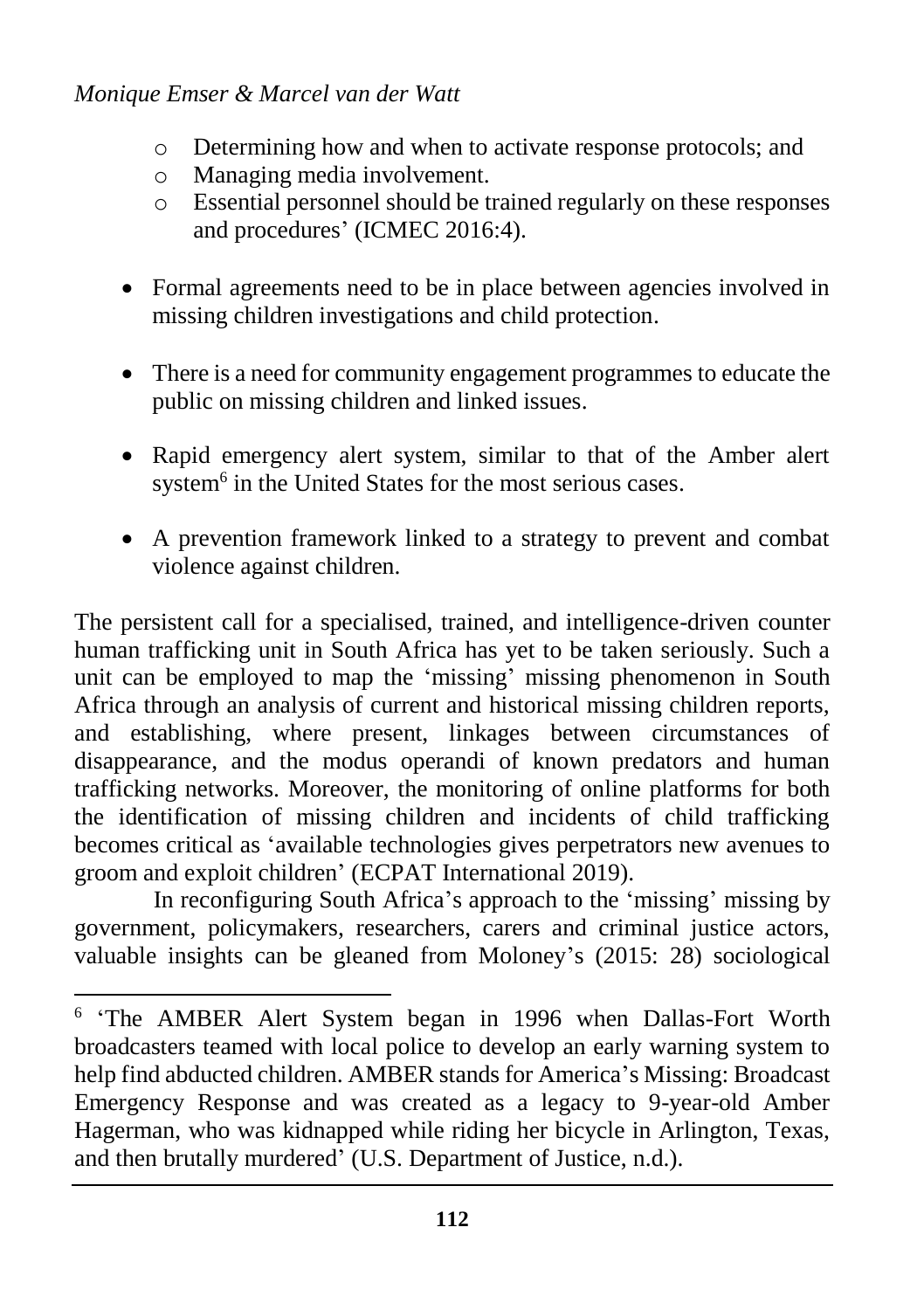perspective and the exploration of human trafficking as a diamond with multiple facets. Moloney's (2015: 28) insights, when applied to missing persons, would mean that each time the issue is picked up, discussed and analysed, it should be flipped over, turned around, and rotated to reveal and inspect a new facet. Heed should be taken against approaching South Africa's missing children, and by extension, missing persons, as a slippery annexure to the rest of the country's abuse, violence and social ills discourse. The multiple and interrelated facets of the problem must be appreciated and analysed, whilst political will is summoned to the solution-creation table.

**Acknowledgement**: Marcel van der Watt acknowledges the funding received from the University of South Africa's College Research and Innovation Committee (CRIC) that contributed to the research.

### **References**

- Africa Check 2014. South Africa's Official Crime Statistics for 2013/2014. Available at: [https://africacheck.org/factsheets/factsheet-south-africas](https://africacheck.org/factsheets/factsheet-south-africas-official-crime-statistics-for-201314/)[official-crime-statistics-for-201314/](https://africacheck.org/factsheets/factsheet-south-africas-official-crime-statistics-for-201314/) (Accessed on 16 May 2016.)
- Altbeker, A. 2005. The Dangers of Data: Recognising the Limitations of Crime Statistics. *SA Crime Quarterly* 14,December: 29 - 36.
- Alys, L., K. Massey & S. Tong 2013. Investigative Decision Making: Missing People and Sexual Offences, Crossroads to an Uncertain Future. *Journal of Investigative Psychology and Offender Profiling* 10: 140 - 154. <https://doi.org/10.1002/jip.1382>
- Anderson, K., K. Apland & E. Yarrow 2017. Unaccompanied and Unprotected: The Systemic Vulnerability of Unaccompanied Migrant Children in South Africa. In Liefard, T. & J. Sloth-Nielson (eds.): *The United Nations Convention on the Rights of the Child: Taking Stock of 25 Years and Looking Ahead.* Leiden: Brill-Nijhoff. [https://doi.org/10.1163/9789004295056\\_020](https://doi.org/10.1163/9789004295056_020)
- Aronson, J.D. 2011. The Strengths and Limitations of South Africa's Search for Apartheid-Era Missing Persons. *International Journal of Transitional Justice.* <https://doi.org/10.1093/ijtj/ijr013>
- Association of Chief Police Officers 2010. Guidance on the Management, Recording and Investigation of Missing Persons. 2nd Edition. Wyboston: National Policing Improvement Agency.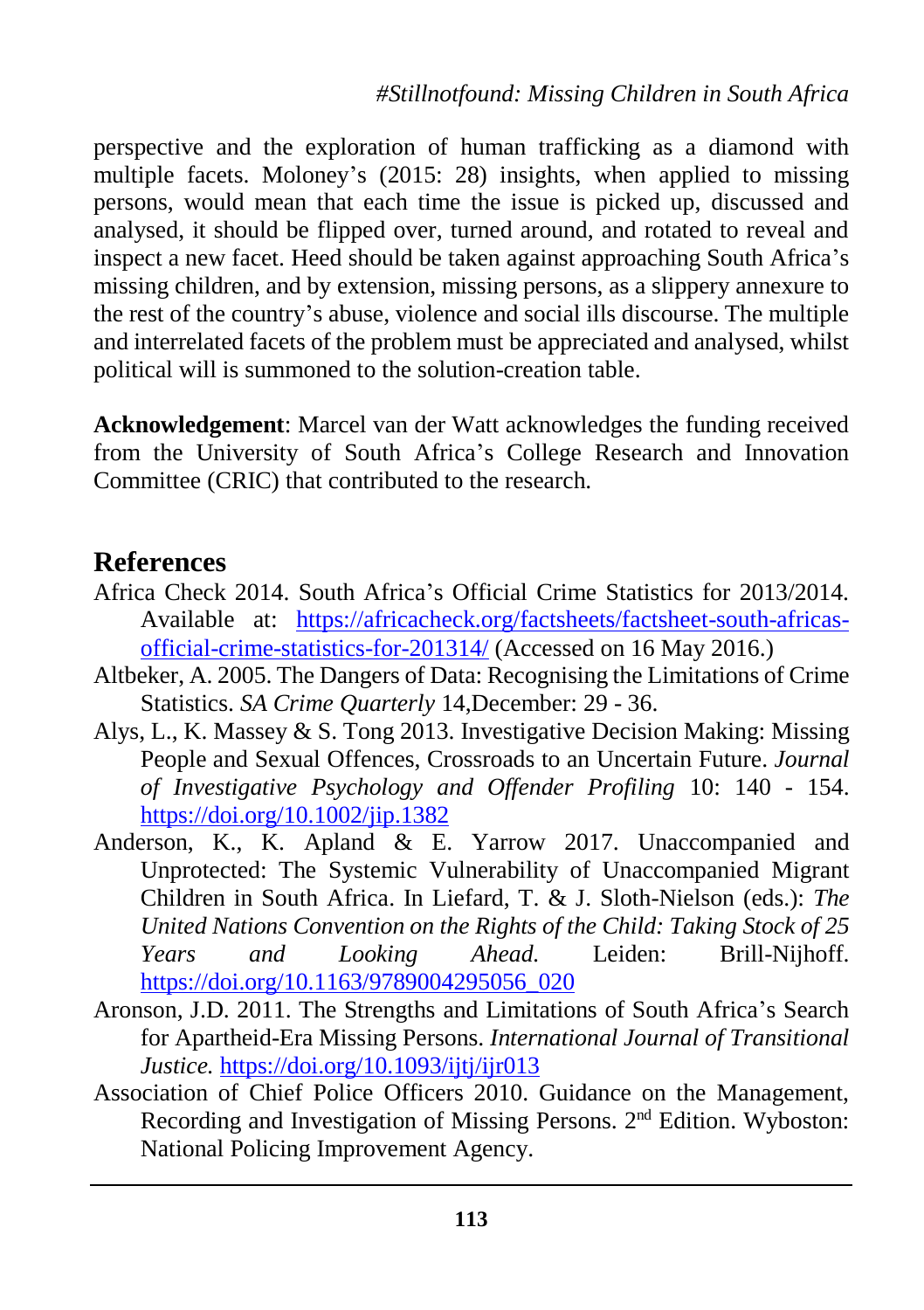Balke, E. 2002. Trauma and Conflict. Development Studies Institute, London School of Economics and Political Science. Working Paper Series No. 02- 37. Available at:

<http://www.lse.ac.uk/internationaldevelopment/pdf/wp/wp37.pdf>

- Birks, M. 2014. Practical Philosophy. In Mills, J. & M. Birks 2014. *Qualitative Methodology: A Practical Guide.* London: Sage.
- Centre for the Study of Violence and Reconciliation (CSVR) 2009. Why does South Africa have such high rates of violent crime? Supplement to the Final Report of the Study on the Violent Nature of Crime in South Africa. Available at[: https://www.csvr.org.za/docs/study/7.unique\\_about\\_SA.pdf](https://www.csvr.org.za/docs/study/7.unique_about_SA.pdf)
- Child Exploitation and Online Protection Centre (CEOP) 2011. *Out of Mind, Out of Sight: Breaking Down the Barriers to Child Sexual Exploitation: Executive Summary*. London: CEOP. Available at: [https://www.norfolklscb.org/wp-content/uploads/2015/03/Executive-](https://www.norfolklscb.org/wp-content/uploads/2015/03/Executive-Summary-CEOP-Thematic-Assessment.pdf)[Summary-CEOP-Thematic-Assessment.pdf](https://www.norfolklscb.org/wp-content/uploads/2015/03/Executive-Summary-CEOP-Thematic-Assessment.pdf)
- Chatterjee, P. 2015. All Missing Cases are not Human Trafficking but all Human Trafficking are Missing Cases: A Critical Analysis. *Russian Journal of Sociology* 1,1: 4 - 11. <https://doi.org/10.13187/rjs.2015.1.4>
- Creswell, J.W. 2013. *Qualitative Inquiry and Research Design: Choosing amongst Five Approaches.* 3 rd Edition. Los Angeles, CA: Sage.
- ECPAT International 2019. *The Landscape of Sexual Exploitation of Children in South Africa.* Bangkok: ECPAT International. Available at: [https://www.ecpat.org/wp-content/uploads/2019/10/Landscape-of-](https://www.ecpat.org/wp-content/uploads/2019/10/Landscape-of-Sexual-Exploitation-of-Children-in-South-Africa-ECPAT-research-October-2019.pdf)[Sexual-Exploitation-of-Children-in-South-Africa-ECPAT-research-](https://www.ecpat.org/wp-content/uploads/2019/10/Landscape-of-Sexual-Exploitation-of-Children-in-South-Africa-ECPAT-research-October-2019.pdf)[October-2019.pdf](https://www.ecpat.org/wp-content/uploads/2019/10/Landscape-of-Sexual-Exploitation-of-Children-in-South-Africa-ECPAT-research-October-2019.pdf)
- European Commission 2013. Missing Children in the European Union Mapping, Data Collection and Statistics. European Union: ECORYS Nederland BV. Available at: [http://missingchildreneurope.eu/Portals/0/Docs/1709\\_missing\\_children\\_](http://missingchildreneurope.eu/Portals/0/Docs/1709_missing_children_study_2013_en_original_1.pdf) [study\\_2013\\_en\\_original\\_1.pdf](http://missingchildreneurope.eu/Portals/0/Docs/1709_missing_children_study_2013_en_original_1.pdf)
- ER Services n.d. Chapter 12 Interpretive Research. Research Methods for the Social Sciences. Available at: [https://courses.lumenlearning.com/suny](https://courses.lumenlearning.com/suny-hccc-research-methods/chapter/chapter-12-interpretive-research/)[hccc-research-methods/chapter/chapter-12-interpretive-research/](https://courses.lumenlearning.com/suny-hccc-research-methods/chapter/chapter-12-interpretive-research/)
- Gould, C. 2018. Crime Stats: South Africa is at War with Itself. *ISS Today, Daily Maverick.* 12 September. Available at: [https://www.dailymaverick.co.za/article/2018-09-12-crime-stats-south](https://www.dailymaverick.co.za/article/2018-09-12-crime-stats-south-africa-is-at-war-with-itself/)[africa-is-at-war-with-itself/](https://www.dailymaverick.co.za/article/2018-09-12-crime-stats-south-africa-is-at-war-with-itself/)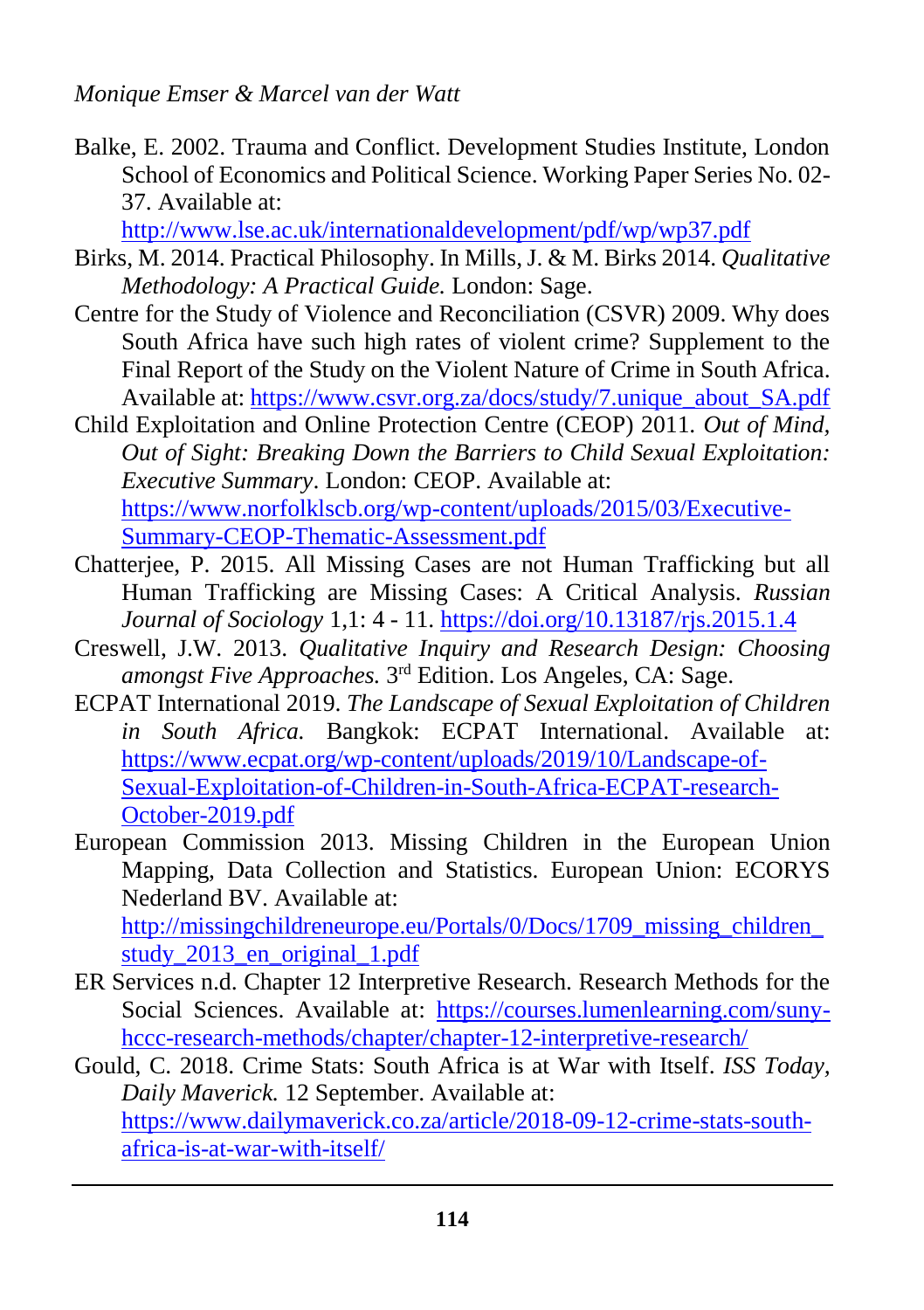- Gould, C., J. Burger & G. Newham 2012. The SAPS Crime Statistics: What They Tell Us - and What They Don't. *SA Crime Quarterly* 42, December:  $3 - 12.$
- Hall, K. & W. Sambu 2018. Demography of South Africa's Children. South African Child Gurage. Available at: [http://www.ci.uct.ac.za/sites/default/files/image\\_tool/images/367/Child\\_](http://www.ci.uct.ac.za/sites/default/files/image_tool/images/367/Child_Gauge/South_African_Child_Gauge_2018/Chapters/demography%20of%20South%20Africa%27s%20children.pdf) [Gauge/South\\_African\\_Child\\_Gauge\\_2018/Chapters/demography%20of](http://www.ci.uct.ac.za/sites/default/files/image_tool/images/367/Child_Gauge/South_African_Child_Gauge_2018/Chapters/demography%20of%20South%20Africa%27s%20children.pdf) [%20South%20Africa%27s%20children.pdf](http://www.ci.uct.ac.za/sites/default/files/image_tool/images/367/Child_Gauge/South_African_Child_Gauge_2018/Chapters/demography%20of%20South%20Africa%27s%20children.pdf)
- Hamber, B. & S. Lewis 1997. An Overview of the Consequences of Violence and Trauma in South Africa. Research Report Written for the Centre for the Study of Violence and Reconciliation, June. Available at: [https://www.csvr.org.za/publications/1778-an-overview-of-the](https://www.csvr.org.za/publications/1778-an-overview-of-the-consequences-of-violence-and-trauma-in-south-africa)[consequences-of-violence-and-trauma-in-south-africa](https://www.csvr.org.za/publications/1778-an-overview-of-the-consequences-of-violence-and-trauma-in-south-africa)
- Harris, B. 2003. Spaces of Violence, Places of Fear: Urban Conflict in Postapartheid South Africa. Paper presented on the *Conflicts and Urban Violence* panel, Foro Social Mundial Tematico, Cartagena, Colombia, 16- 20 June 2003.
- Hattingh, M.J. & M.C. Matthee 2011. *Using Facebook to Find Missing Persons: A Crowd-sourcing Perspective.* Berlin & Heidelberg. Springer-Verlag: Available at: [https://www.researchgate.net/profile/Machdel\\_Matthee/publication/3063](https://www.researchgate.net/profile/Machdel_Matthee/publication/306363777_Using_Facebook_to_Find_Missing_Persons_A_Crowd-Sourcing_Perspective/links/5aa14e130f7e9badd9a430e4/Using-Facebook-to-Find-Missing-Persons-A-Crowd-Sourcing-Perspective.pdf)

63777 Using Facebook to Find Missing Persons A Crowd-[Sourcing\\_Perspective/links/5aa14e130f7e9badd9a430e4/Using-](https://www.researchgate.net/profile/Machdel_Matthee/publication/306363777_Using_Facebook_to_Find_Missing_Persons_A_Crowd-Sourcing_Perspective/links/5aa14e130f7e9badd9a430e4/Using-Facebook-to-Find-Missing-Persons-A-Crowd-Sourcing-Perspective.pdf)[Facebook-to-Find-Missing-Persons-A-Crowd-Sourcing-Perspective.pdf](https://www.researchgate.net/profile/Machdel_Matthee/publication/306363777_Using_Facebook_to_Find_Missing_Persons_A_Crowd-Sourcing_Perspective/links/5aa14e130f7e9badd9a430e4/Using-Facebook-to-Find-Missing-Persons-A-Crowd-Sourcing-Perspective.pdf)

- Hsiao, C., D. Fry, C.L. Ward, G. Ganz, T. Casey, X. Zheng & X. Fang 2018. Violence against Children in South Africa: The Cost of Inaction to Society and the Economy. *BMJ Global Health* 3,1. Available at: <http://dx.doi.org/10.1136/bmjgh-2017-000573>
- International Centre for Missing & Exploited Children (ICMEC) 2015. Model Missing Child Framework. Available at: [https://www.icmec.org/model](https://www.icmec.org/model-missing-child-framework/)[missing-child-framework/](https://www.icmec.org/model-missing-child-framework/)
- ICMEC n.d. The Definition of 'Missing'. Available at: [https://www.icmec.org/global-missing-childrens-center/the-definition](https://www.icmec.org/global-missing-childrens-center/the-definition-of-missing/)[of-missing/](https://www.icmec.org/global-missing-childrens-center/the-definition-of-missing/)
- Kabwete, C.M. 2018. Towards Justice and Reconciliation in Post-conflict Countries: Meaningful Concepts and Possible Realities. *African Journal on Conflict Resolution* 2018, 1. Available at: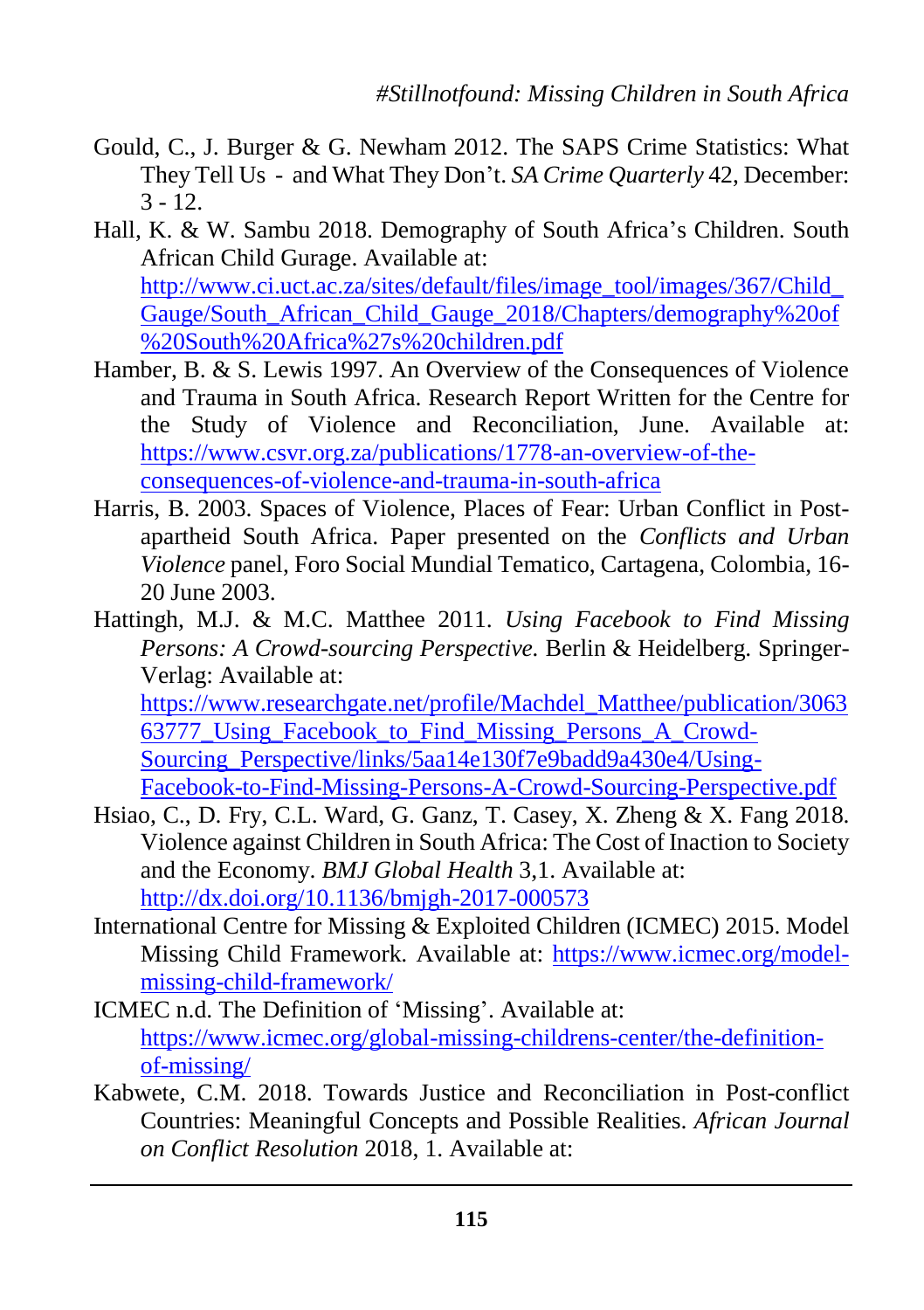[https://www.accord.org.za/ajcr-issues/towards-justice-and](https://www.accord.org.za/ajcr-issues/towards-justice-and-reconciliation-in-post-conflict-countries/)[reconciliation-in-post-conflict-countries/](https://www.accord.org.za/ajcr-issues/towards-justice-and-reconciliation-in-post-conflict-countries/)

- Kadir, A., S. Shenoda, J. Goldhagen, S. Pitterman & Section on International Child Health Executive Committee, 2017 - 2018. 2018. The Effects of Armed Conflict on Children. *Pediatrics.* November, e20182586; DOI: <https://doi.org/10.1542/peds.2018-2586>
- Kynoch, G. 2005. Crime, Conflict and Politics in the Transition-era in South Africa. *African Affairs* 104/416: 493 – 514. DOI: 10.1093/afraf/adi009. Available at: <https://doi.org/10.1093/afraf/adi009> [https://www.jstor.org/stable/3518726?seq=1#page\\_scan\\_tab\\_contents](https://www.jstor.org/stable/3518726?seq=1#page_scan_tab_contents)
- Lakha, K. 2012. A Day in the Life of the Missing Persons Task Team. *Quest* 8, 2: 16 - 17.
- Makhubu, N. 2015. Missing Kids Tragedy: Poverty, Human Trafficking behind Children Disappearing without Trace. *Pretoria News* 5 June: 1.
- Makoae, M. 2014. Safeguarding South Africa's Future: The Need for Integrated Prevention Programmes in Child Protection. Policy Brief. Human Security Research Council. Available at: <http://www.hsrc.ac.za/en/research-outputs/view/7018>
- Mathews, S. & P. Benevuti 2014. Violence against Children in South Africa: Developing a Prevention Agenda. South African Child Gauge. Available: [http://www.ci.uct.ac.za/sites/default/files/image\\_tool/images/367/publica](http://www.ci.uct.ac.za/sites/default/files/image_tool/images/367/publication/2014/ChildGauge2014_preventionagenda.pdf) [tion/2014/ChildGauge2014\\_preventionagenda.pdf](http://www.ci.uct.ac.za/sites/default/files/image_tool/images/367/publication/2014/ChildGauge2014_preventionagenda.pdf)
- Mathews, S., R. Govender, G. Lamb, F. Boonzaier, A. Dawes, C. Ward, S. Duma, L. Baraecke, G. Warton, L. Artz, T. Meer, L. Jamieson & R. Smith 2016. *Towards a More Comprehensive Understanding of the Direct and Indirect Determinants of Violence against Women and Children in South Africa with a View to Enhancing Violence Prevention.* Cape Town: Safety and Violence Initiative: University of Cape Town. Available at: [http://www.savi.uct.ac.za/sites/default/files/image\\_tool/images/168/UCT](http://www.savi.uct.ac.za/sites/default/files/image_tool/images/168/UCT%20SaVI_Towards%20a%20More%20Comprehensive%20Understanding%20of%20the%20Direct%20and%20Indirect%20Determinants%20of%20Violence%20against%20Women%20and%20Children%20in%20South%20Africa_2016.PDF) [%20SaVI\\_Towards%20a%20More%20Comprehensive%20Understandi](http://www.savi.uct.ac.za/sites/default/files/image_tool/images/168/UCT%20SaVI_Towards%20a%20More%20Comprehensive%20Understanding%20of%20the%20Direct%20and%20Indirect%20Determinants%20of%20Violence%20against%20Women%20and%20Children%20in%20South%20Africa_2016.PDF) [ng%20of%20the%20Direct%20and%20Indirect%20Determinants%20of](http://www.savi.uct.ac.za/sites/default/files/image_tool/images/168/UCT%20SaVI_Towards%20a%20More%20Comprehensive%20Understanding%20of%20the%20Direct%20and%20Indirect%20Determinants%20of%20Violence%20against%20Women%20and%20Children%20in%20South%20Africa_2016.PDF) [%20Violence%20against%20Women%20and%20Children%20in%20So](http://www.savi.uct.ac.za/sites/default/files/image_tool/images/168/UCT%20SaVI_Towards%20a%20More%20Comprehensive%20Understanding%20of%20the%20Direct%20and%20Indirect%20Determinants%20of%20Violence%20against%20Women%20and%20Children%20in%20South%20Africa_2016.PDF) [uth%20Africa\\_2016.PDF](http://www.savi.uct.ac.za/sites/default/files/image_tool/images/168/UCT%20SaVI_Towards%20a%20More%20Comprehensive%20Understanding%20of%20the%20Direct%20and%20Indirect%20Determinants%20of%20Violence%20against%20Women%20and%20Children%20in%20South%20Africa_2016.PDF)
- Meijer, K. 2015. Reports of Attempts to Snatch Children Rising. *Centurion Rekord* 6 November 2015.
- Missing Children Europe n.d. Missing Children Publication Hub. Available at: <http://missingchildreneurope.eu/catalog/documentid/421>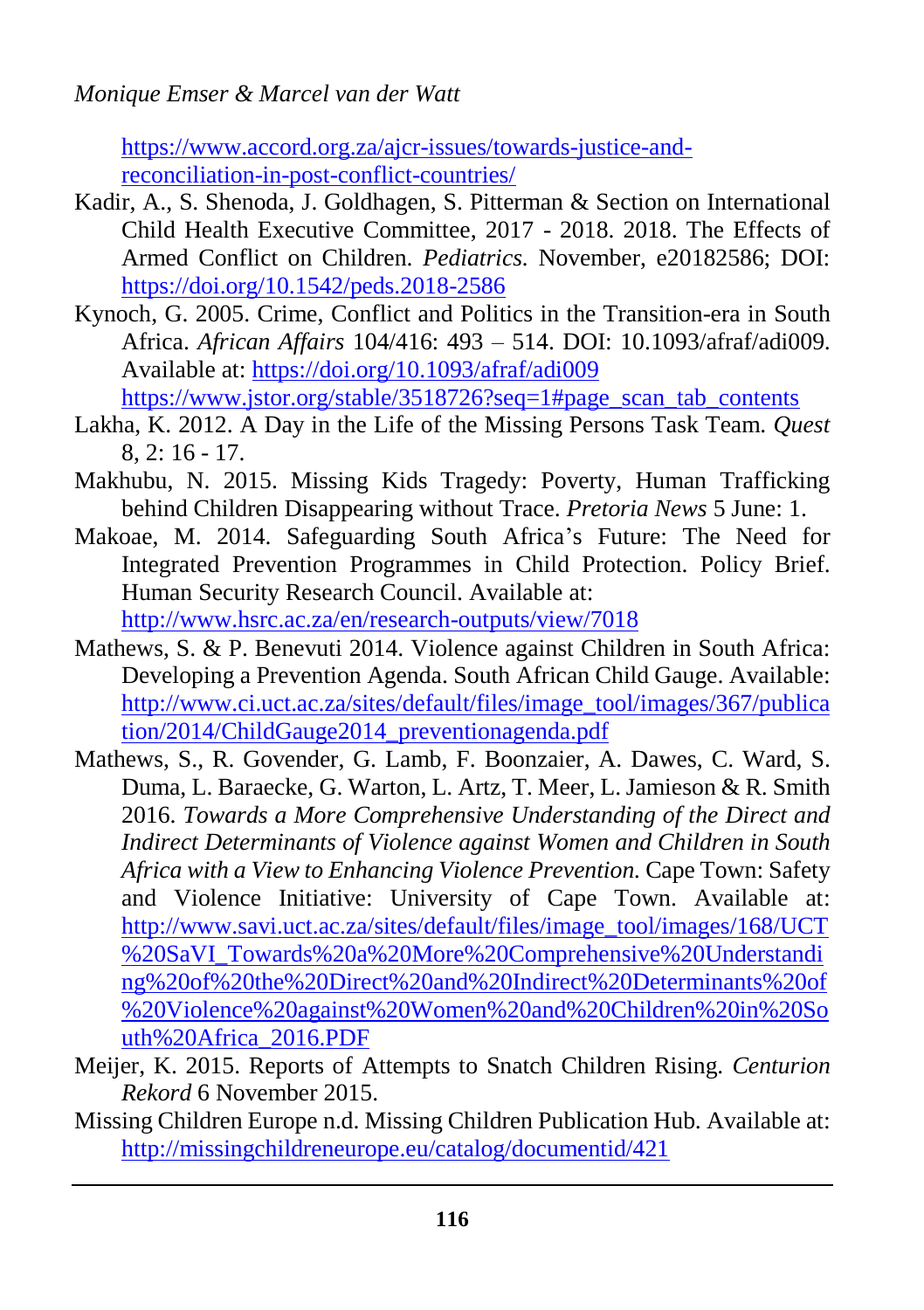- Missing Children South Africa 2019. Missing Persons' Statistics. Email Correspondence.
- Missing People n.d. Missing People Information Fact Sheet: Missing Children and Young People.
- Mkize, V. 2013. 45 000 Kids prostituted in SA. *The Star* 24 May. Available at: [http://www.iol.co.za/news/crime-courts/45-000-kids-prostituted-in-sa-](http://www.iol.co.za/news/crime-courts/45-000-kids-prostituted-in-sa-1521439)[1521439](http://www.iol.co.za/news/crime-courts/45-000-kids-prostituted-in-sa-1521439)

(Accessed on 3 May 2016.)

- Mujawayo, E. 2014. 'You are not crazy, your situation was'. Psychosocial Support. *Development and Cooperation* 23 September. Available at: [https://www.dandc.eu/en/article/dealing-trauma-essential-peacebuilding](https://www.dandc.eu/en/article/dealing-trauma-essential-peacebuilding-post-conflict-countries)[post-conflict-countries](https://www.dandc.eu/en/article/dealing-trauma-essential-peacebuilding-post-conflict-countries)
- Nxumalo, M. & R. Philander 2017. Child Abuse Stats Shock. *Daily News* 18 August. Available at: [https://www.iol.co.za/dailynews/child-abuse-stats](https://www.iol.co.za/dailynews/child-abuse-stats-shock-10831327)[shock-10831327](https://www.iol.co.za/dailynews/child-abuse-stats-shock-10831327)
- Optimus Study 2016. *Optimus Study South Africa: Technical Report. Sexual Victimisation of Children in South Africa. Final Report of the Optimus Foundation Study: South Africa.* UBS Optimus Foundation. Available at: [www.optimusstudy.org](http://www.optimusstudy.org/)
- Pearce, J., R. McGee with J. Wheeler 2011. Violence, Security and Democracy: Perverse Interfaces and their Implications for States and Citizens in the Global South. IDS Working Paper 357. February. Brighton: Institute of Development Studies, University of Sussex. Available at: [https://onlinelibrary.wiley.com/doi/pdf/10.1111/j.2040-](https://onlinelibrary.wiley.com/doi/pdf/10.1111/j.2040-0209.2011.00357_2.x) 0209.2011.00357<sub>2.x</sub>;

[https://doi.org/10.1111/j.2040-0209.2011.00357\\_2.x](https://doi.org/10.1111/j.2040-0209.2011.00357_2.x)

- Research Methods for the Social Sciences n.d. Chapter 12: Interpretive Research. *Lumen*. Available at: [https://courses.lumenlearning.com/atd](https://courses.lumenlearning.com/atd-herkimer-researchmethodsforsocialscience/chapter/chapter-12-interpretive-research/)[herkimer-researchmethodsforsocialscience/chapter/chapter-12](https://courses.lumenlearning.com/atd-herkimer-researchmethodsforsocialscience/chapter/chapter-12-interpretive-research/) [interpretive-research/](https://courses.lumenlearning.com/atd-herkimer-researchmethodsforsocialscience/chapter/chapter-12-interpretive-research/)
- Richter, L.M., S. Mathews, J. Kagura & E. Nonterah 2018. A Longitudinal Perspective on Violence in the Lives of South African Children from the Birth to Twenty Plus Cohort Study in Johannesburg - Soweto. *South African Medical Journal* 108,3: 181 - 186. Available at: <https://doi.org/10.7196/SAMJ.2018.v108i3.12661>
- Roos, M. 1991. Kinderverdwyning Styg Dramaties. [Child Disappearances Escalates Dramatically.] *Beeld*, 11 September: 8.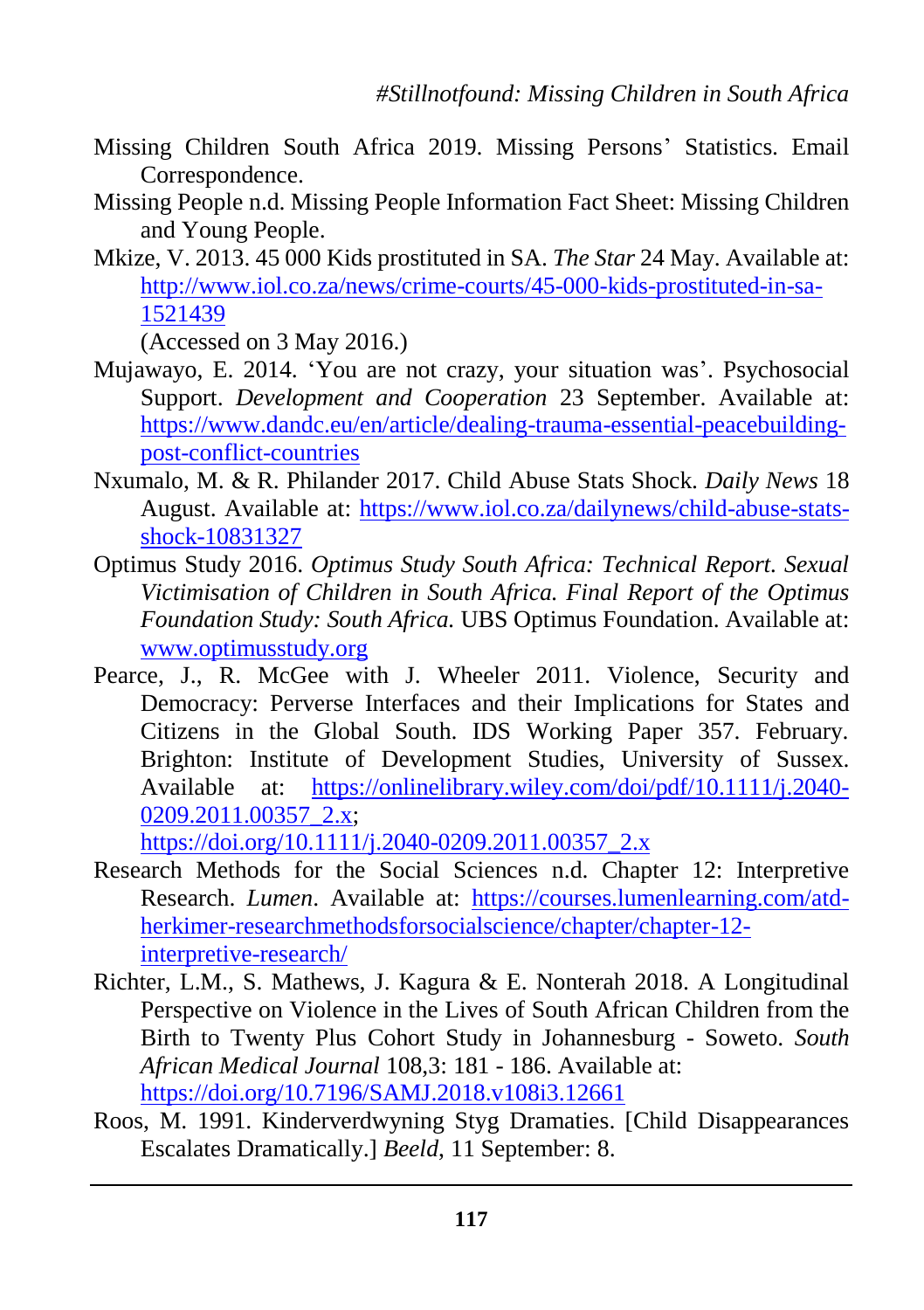- Rousseau, N. 2015. Identification, Politics, Disciplines: Missing Persons and Colonial Skeletons in South Africa. In Anstett, E. & J-M. Dreyfus (eds.): *Human Remains and Identification: Mass Violence, Genocide, and the 'Forensic Turn'.* Manchester: Manchester University Press. <https://doi.org/10.7228/manchester/9780719097560.003.0008>
- SAFM 2015. Child Kidnapping Remains a Problem in SA. *The forum @ eight* 13 May.
- Sarkin, J. 2015. Dealing with Enforced Disappearances in South Africa (with a focus on the Nokuthula Simelane Case) and Around the World: The Need to Ensure Progress on the Rights to Truth, Justice and Reparations in South Africa. *Speculum Juris* 29, 1. Available at: [http://specjuris.ufh.ac.za/dealing-enforced-disappearances-south-africa-](http://specjuris.ufh.ac.za/dealing-enforced-disappearances-south-africa-focus-nokuthula-simelane-case-and-around-world-need)

[focus-nokuthula-simelane-case-and-around-world-need](http://specjuris.ufh.ac.za/dealing-enforced-disappearances-south-africa-focus-nokuthula-simelane-case-and-around-world-need)

- Scheper-Hughes, N. & P. Bourgois 2004. Introduction: Making Sense of Violence. In Scheper-Hughes, N. & P. Bourgois (eds.): *Violence in War and Peace: An Anthology.* London: Wiley-Blackwell.
- Seedat, M., A. van Niekerk, R. Jewkes, S. Suffla & K. Ratele 2009. Violence and Injuries in South Africa: Prioritising an Agenda for Prevention. *Lancet* 374, 9694: 1011 - 1022. Available at: [https://doi.org/10.1016/s0140-6736\(09\)60948-x](https://doi.org/10.1016/s0140-6736(09)60948-x)
- Sibanda, R. 2019. Child Protection Week 2019. Politics Web. June. Available: <https://www.politicsweb.co.za/opinion/child-protection-week-2019>
- Sibanda-Moyo, N., E. Khonje, M.K. Brobbey 2017. *Violence against Women in South Africa: A Country in Crisis.* Centre for the Study of Violence and Reconciliation. Available at: [https://www.csvr.org.za/pdf/CSVR-](https://www.csvr.org.za/pdf/CSVR-Violence-Against-Women-in-SA.pdf)[Violence-Against-Women-in-SA.pdf](https://www.csvr.org.za/pdf/CSVR-Violence-Against-Women-in-SA.pdf)
- Smith, J.A. & M. Osborn 2015. Interpretative Phenomenological Analysis as a Useful Methodology for Research on the Lived Experience of Pain. *British Journal of Pain* February, 9,1: 41 – 42. <https://doi.org/10.1177/2049463714541642> Available at: [https://www.ncbi.nlm.nih.gov/pmc/articles/PMC4616994/uff;](https://www.ncbi.nlm.nih.gov/pmc/articles/PMC4616994/uff)
- Social Trends Institute 2017. *World Family Map 2017: Mapping Family Change and Child Well-being Outcomes.* New York, Barcelona: Social Trends Institute.
- South African Human Rights Commission 2018. Unpacking the Gaps and Challenges in Addressing Gender-based Violence in South Africa. Research Brief. Available at: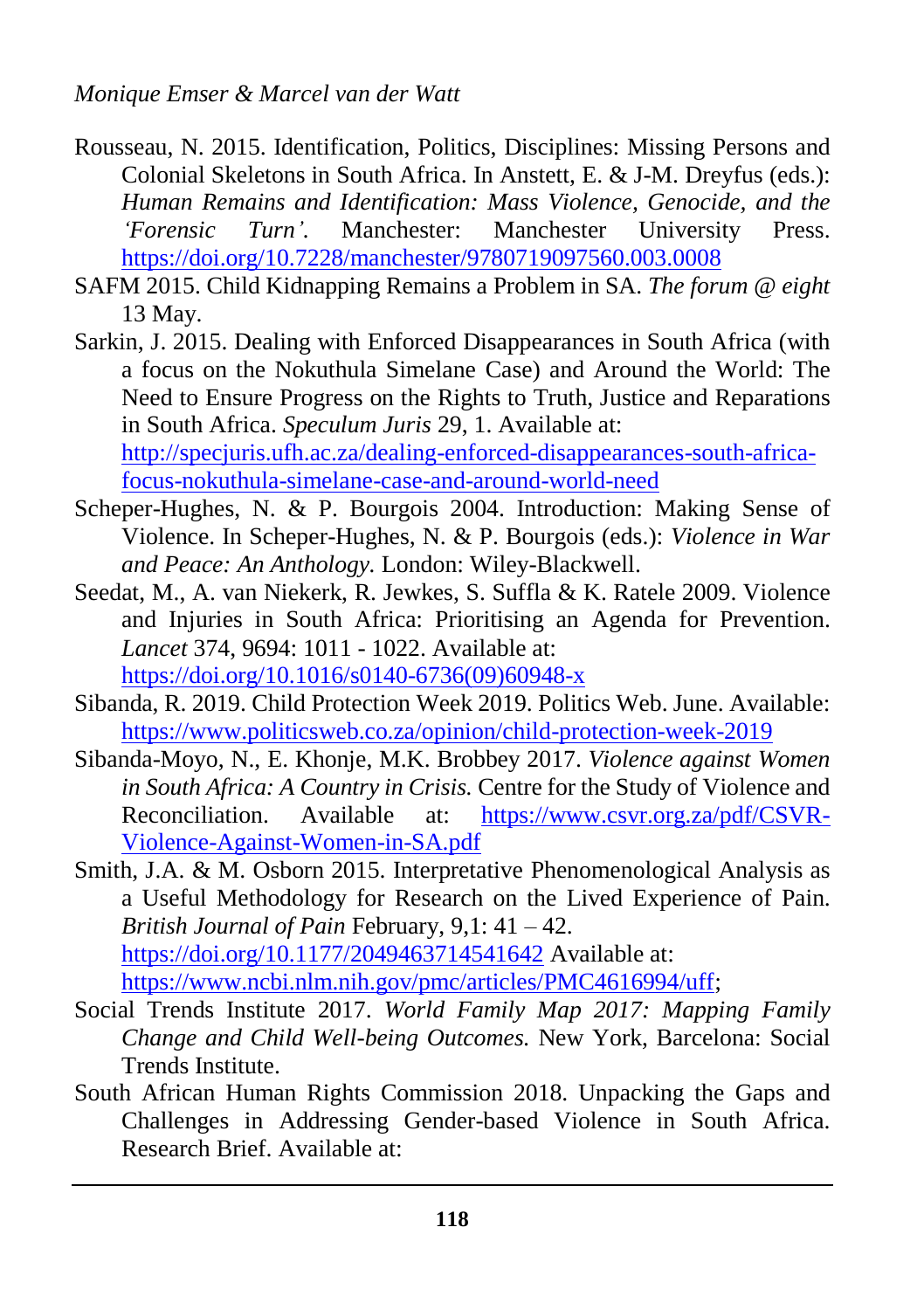[https://www.sahrc.org.za/home/21/files/SAHRC%20GBV%20Research](https://www.sahrc.org.za/home/21/files/SAHRC%20GBV%20Research%20Brief%20Publication.pdf) [%20Brief%20Publication.pdf](https://www.sahrc.org.za/home/21/files/SAHRC%20GBV%20Research%20Brief%20Publication.pdf)

- South African Police Service (SAPS) Bureau for Missing Persons 2016. Missing Persons' Statistics. Private Email Message to M. Van der Watt. (21 November 2016.)
- United States Department of Justice: Office of Justice Programs n.d. AMBER Alert. America's Missing: Broadcast Emergency Response. Available at: <https://www.amberalert.gov/faqs.htm>
- Van der Watt, M. 2015. Human Trafficking in South Africa: An Elusive Statistical Nightmare. *The Conversation* 16 July. Available at: [http://theconversation.com/human-trafficking-in-south-africa-an-elusive](http://theconversation.com/human-trafficking-in-south-africa-an-elusive-statistical-nightmare-43949)[statistical-nightmare-43949](http://theconversation.com/human-trafficking-in-south-africa-an-elusive-statistical-nightmare-43949)

(Accessed on 19 December 2015.)

- Van der Watt, M. 2018. Investigating Human Trafficking for Sexual Exploitation: From 'Lived Experiences' towards a Complex-systems Understanding. (Unpublished Ph.D. thesis). Pretoria: University of South Africa.
- Van Niekerk, J. n.d. *The Status of Child Abuse and Neglect Policy and Child Protection Practice in South Africa*. Childline South Africa. Available at: [https://www.childlinesa.org.za/wp-content/uploads/status-of-child-](https://www.childlinesa.org.za/wp-content/uploads/status-of-child-abuse-and-neglect-law-and-policy-in-south-africa.pdf)

[abuse-and-neglect-law-and-policy-in-south-africa.pdf](https://www.childlinesa.org.za/wp-content/uploads/status-of-child-abuse-and-neglect-law-and-policy-in-south-africa.pdf)

- Van Zyl, M. & J. Horne 2009. A Policing Perspective on the Investigation Challenges of Child Trafficking in South Africa. *Child Abuse Research in South Africa* 10, 2: 10 - 4.
- Versluis, J-M. 2014. Polisie Weier Klag na 2-ling byna Ontvoer is. [Police Refuse Case after Twins were almost Kidnapped.] *Beeld* 11 July. Available at: [http://www.netwerk24.com/Nuus/Polisie-weier-klag-na-2](http://www.netwerk24.com/Nuus/Polisie-weier-klag-na-2-ling-byna-ontvoer-is-20140711?mobile=true) [ling-byna-ontvoer-is-20140711?mobile=true](http://www.netwerk24.com/Nuus/Polisie-weier-klag-na-2-ling-byna-ontvoer-is-20140711?mobile=true) (accessed 3 May 2016).
- Vujovic, M. 2008. *Experiencing Violence: A Phenomenological Study of Adolescent girls.* Unpublished PhD thesis. University of Johannesburg.
- Wessells, M. 2008. Trauma, Peacebuilding and Development: An Africa Region Perspective. Paper presented at the Trauma, Development and Peacebuilding Conference, New Delhi, India. September 9-11. Hosted by International Conflict Research Institute and International Development Research Centre. Available at:

<http://www.incore.ulst.ac.uk/pdfs/IDRCwessels.pdf>